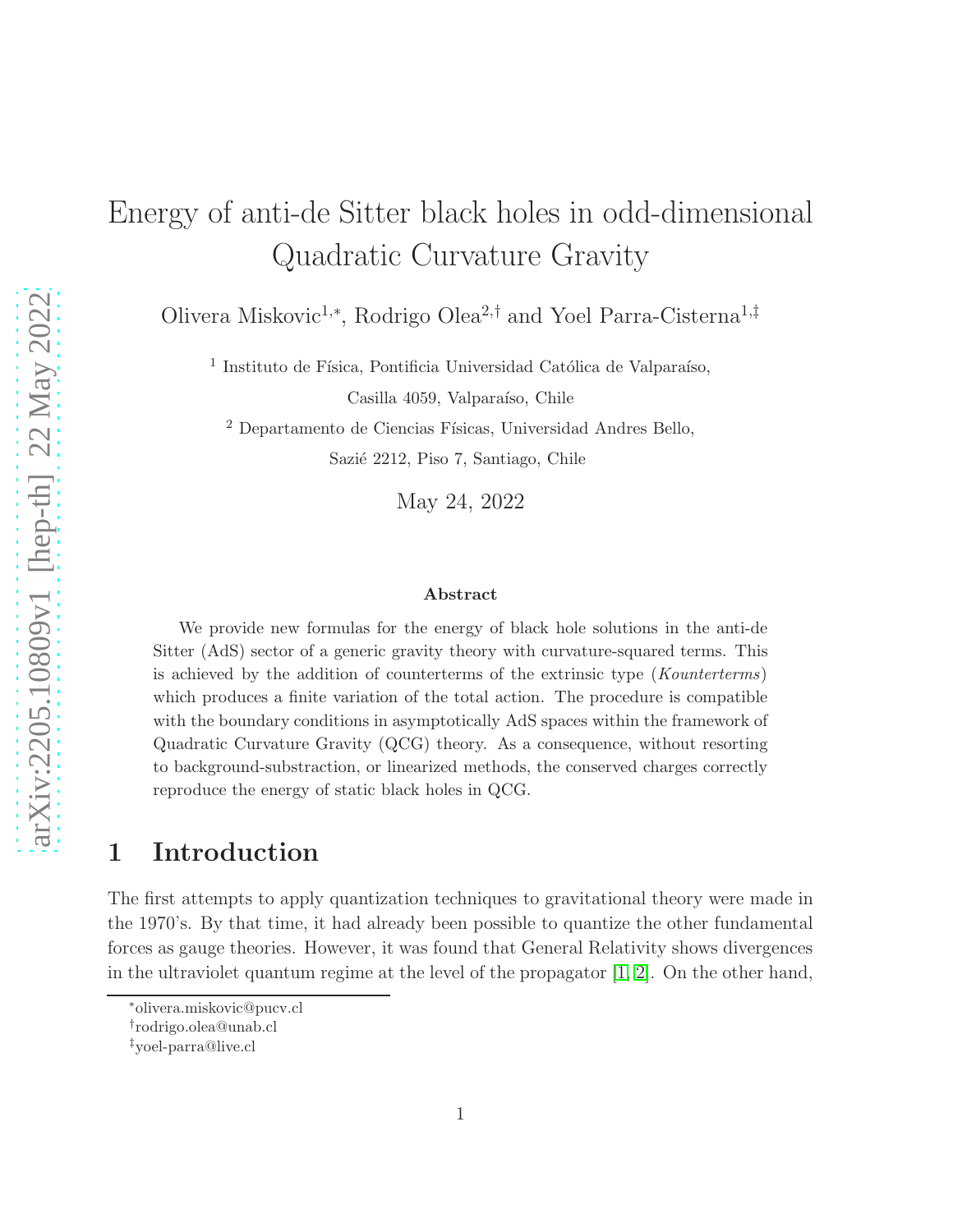it was argued that the inclusion of quadratic terms in curvature into the action might lead to a renormalizable quantum theory of gravity [\[3\]](#page-22-2).

A few decades later, in the context of Holography, quadratic corrections of curvature regained interest in the community. Clearly, by giving rise to fourth-order field equations, it enriches the asymptotic structure of spacetime. This richness is reflected in the appearance of new holographic sources at the conformal boundary, in addition to new parameters to build a holograhic theory. It also allows for the emergence of solutions with a relaxed anti-de Sitter (AdS) asymptotic behavior, logarithmic modes [\[4,](#page-22-3) [5\]](#page-22-4) and Liftshitz type of metrics [\[6\]](#page-22-5).

From a classical standpoint, the problem of definition of energy in gravitational theories whose equations of motion contain higher derivative terms, both for asymptotically flat and asymptotically AdS solutions, has been extensively addressed in the literature.

Along this line, in refs.[\[7,](#page-22-6) [8\]](#page-22-7), it was proposed a formula for gravitational energy in a fully covariant form in an arbitrary theory of gravity including quadratic-curvature terms in even bulk dimensions via the Noether-Wald method [\[9\]](#page-22-8). More precisely, the prescription consists in adding a topological term to the action such that it renormalizes its variation. From a finite surface term in the variation of the total action, finite asymptotic charges are derived. This idea had already been consistently applied in second-derivative gravity theories, such as Einstein-AdS [\[10\]](#page-22-9) and Einstein-Gauss-Bonnet-AdS gravity [\[11\]](#page-22-10).

In the present work, we construct conserved charges in the AdS sector of Quadratic Curvature Gravity (QCG) in any odd dimension. This is carried out by adding up to the bulk action a suitable boundary term, which renders its variation both well defined and finite. Exploiting the invariance under diffeomorphisms of the total (renormalized) action, we obtain a new formula for the conserved quantities, associated to the boundary isometries. This expression produces the energy of static asymptotically AdS black holes in the theory, which matches the one found by other existing methods. The generalization of the formula for the vacuum energy in the case of QCG turns this procedure interesting in the context of Holography.

## 2 Kounterterms in AdS gravity

Gauge/gravity duality realized in the form of anti-de Sitter/Conformal Field Theory (AdS/CFT) correspondence can be made explicit through the semi-classical relation

$$
Z_{\text{CFT}}[\phi_0] \approx \exp(iI_{\text{grav}}[\phi])|_{\phi \to \phi_0} \,, \tag{2.1}
$$

for bulk fields  $\phi$  approaching the value  $\phi_0$  at the conformal boundary of the spacetime. The above formula equals the partition function of the d-dimensional CFT to the exponential of the classical  $(d+1)$ -dimensional gravity action [\[12,](#page-22-11) [13,](#page-22-12) [14\]](#page-23-0).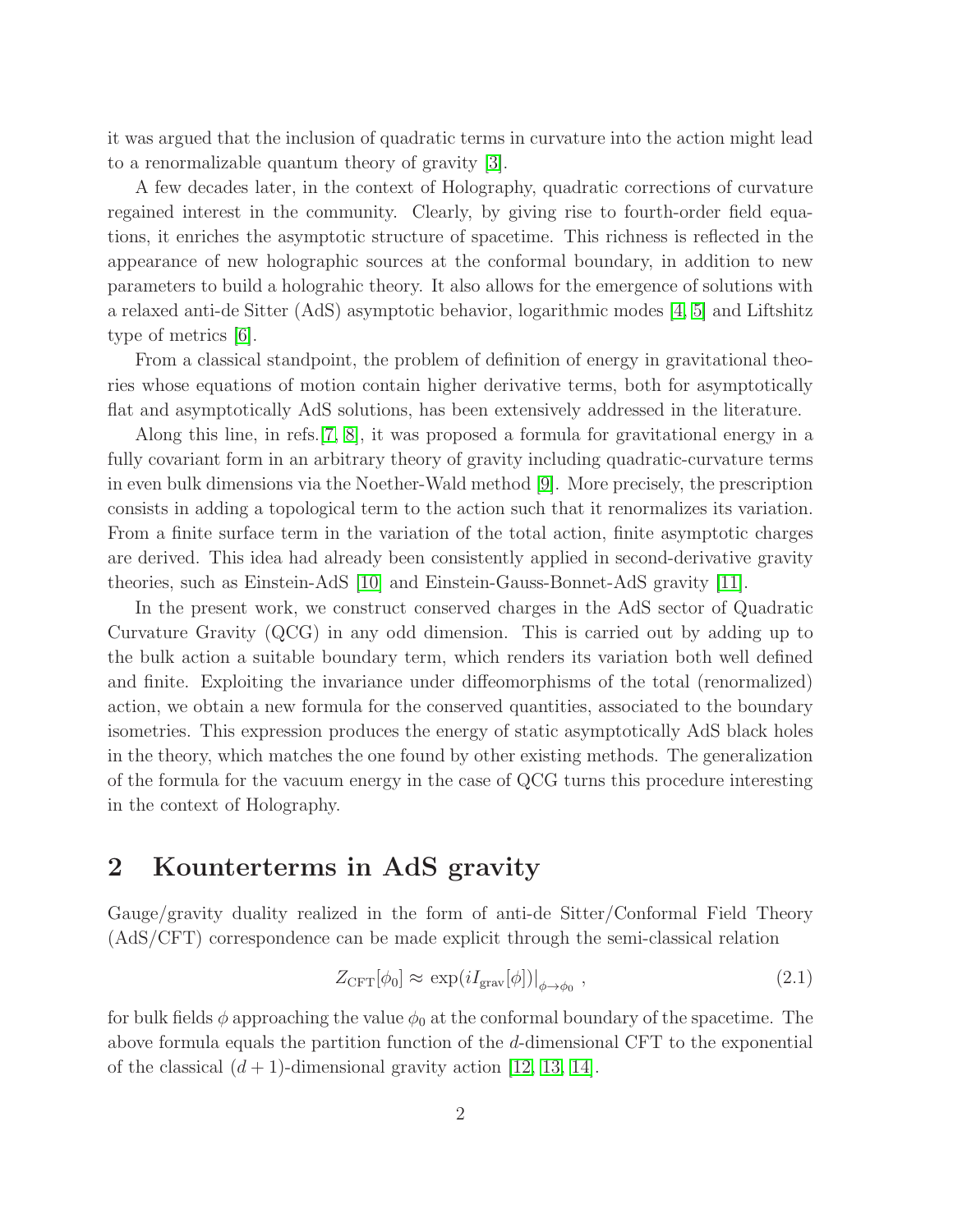For a spacetime metric written in normal coordinates, the line element can be always cast in the form

<span id="page-2-0"></span>
$$
ds^{2} = g_{\mu\nu}(x) dx^{\mu} dx^{\nu} = N(z)^{2} dz^{2} + h_{ij}(x, z) dx^{i} dx^{j}. \qquad (2.2)
$$

In the case of pure AdS gravity, the bulk metric can be always written down in Fefferman-Graham (FG) form with

$$
N(z) = \frac{\ell}{z}, \qquad h_{ij}(z, x) = \frac{1}{z^2} \tilde{g}_{ij}(x, z), \qquad (2.3)
$$

which adequately represents a pole of order two at the conformal boundary (located at the radial position  $z = 0$ , where  $\tilde{g}_{ij}$  is regular). This is a defining feature of any asymptotically AdS (AAdS) spacetime, as long as the metric  $\tilde{g}_{ij}(x, z)$  admits a series expansion of the form

$$
\tilde{g}_{ij}(x,z) = g_{(0)ij}(x) + z^2 g_{(2)ij}(x) + z^4 g_{(4)ij}(x) + \cdots, \qquad (2.4)
$$

where only even powers of the radial coordinate appear until the holographic order  $\mathcal{O}(z^d)$ .

The asymptotic resolution of the field equations leads to the coefficients  $g_{(k)ij}$  as functionals of the holographic metric  $g_{(0)ij}$ . This method defines Holographic Renormalization procedure, which enables to identify and remove divergent contributions as negative powers in z both in the action and its corresponding variation  $[15, 16]$  $[15, 16]$ .

In turn, this implies the addition of local counterterms to the bulk gravity action, on top of the Gibbons-Hawking term

$$
I_{\rm ren} = \frac{1}{16\pi G} \int\limits_M d^{d+1}x \sqrt{-g} \left( R - 2\Lambda \right) - \frac{1}{8\pi G} \int\limits_{\partial M} d^d x \sqrt{-h} \, K + \int\limits_{\partial M} d^d x \, L_{ct}(h, \mathcal{R}, D\mathcal{R}) \,, \tag{2.5}
$$

where the cosmological constant is  $\Lambda = -\frac{d(d-1)}{2\ell^2}$  $\frac{a-1}{2\ell^2}$ , in terms of the AdS radius  $\ell$ . In the above relation, the boundary metric is  $h_{ij} = \tilde{g}_{ij}(x, z)/z^2$ , K is the trace of the extrinsic curvature  $K_{ij}$  defined in the frame [\(2.2\)](#page-2-0) as

$$
K_{ij} = -\frac{1}{2}n^{\mu}\partial_{\mu}h_{ij},\qquad(2.6)
$$

in terms of the normal to the boundary  $n_{\mu} = N \delta_{\mu}^{z}$ .

The series of counterterms  $L_{ct}$  is constructed with intrinsic tensors defined with the boundary metric, namely its curvature  $\mathcal{R}^{i}_{jkl}(h)$  and covariant derivatives thereof. Naively speaking, the addition of counterterms of a different sort would be at odds with a variational principle consistent with a Dirichlet boundary condition for  $h_{ij}$ .

This allows to obtain a renormalized version of the Brown-York stress tensor

<span id="page-2-1"></span>
$$
T_{\text{ren}}^{ij}[h] = \pi^{ij} + \frac{2}{\sqrt{-h}} \frac{\delta L_{ct}}{\delta h_{ij}},\qquad(2.7)
$$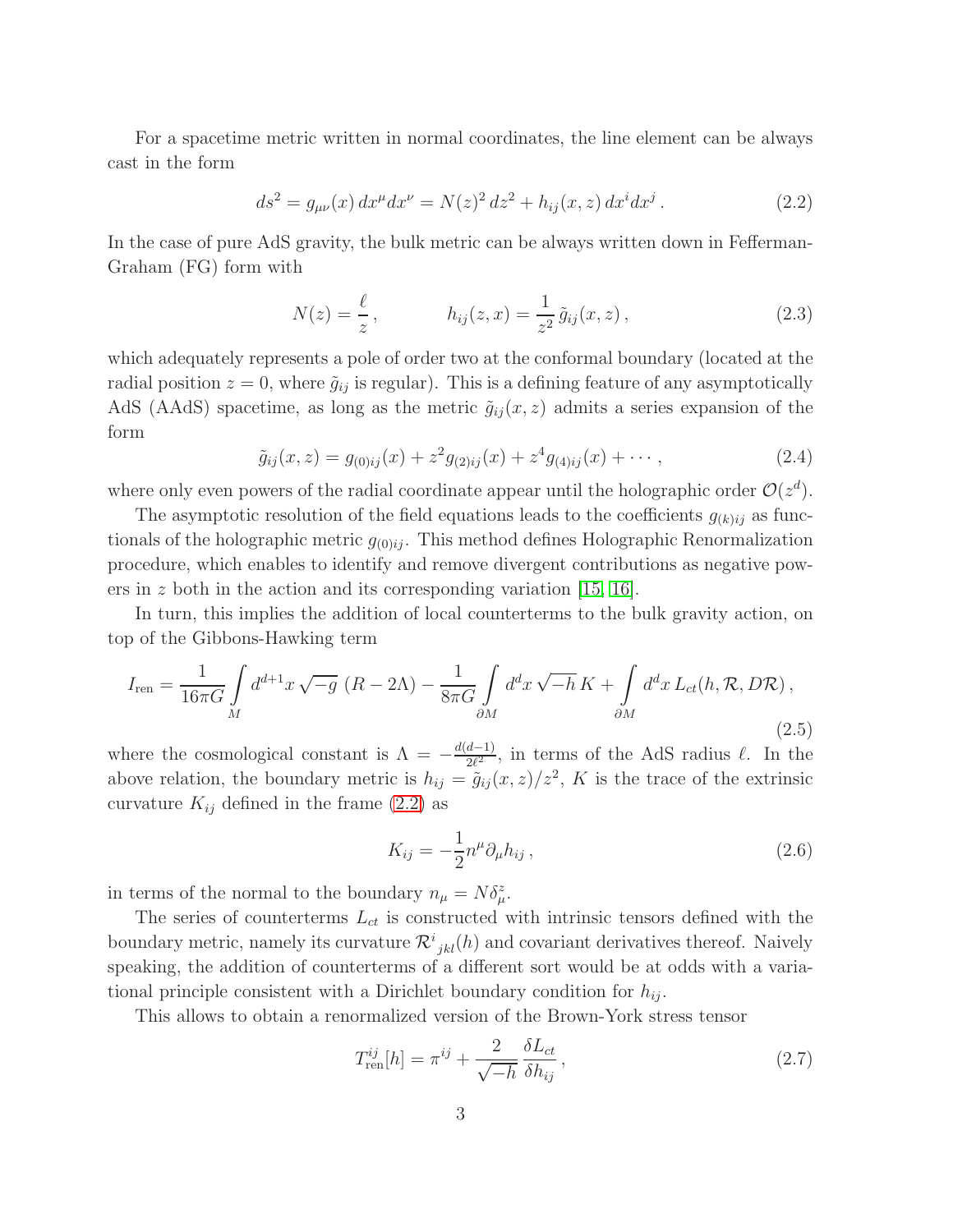in terms of the canonical momentum

<span id="page-3-0"></span>
$$
\pi^{ij} = \frac{1}{8\pi G} \left( K^{ij} - h^{ij} K \right) ,\qquad (2.8)
$$

associated to the radial evolution of the spacetime geometry.

Interestingly enough, holographic properties of the stress tensor (e.g., Weyl anomaly) can be derived from a suitable rescaling of the quasilocal energy-momentum tensor

$$
T^{ij}[g_{(0)}] = \lim_{z \to 0} \left( \frac{1}{z^{d-2}} T^{ij}[h] \right).
$$
 (2.9)

This is a well-defined, systematic algorithm for the asymptotic resolution of the field equations in terms of the conformal data. However, it turns increasingly complicated in higher dimensions, let alone in higher-curvature gravity theories. In practice, one lacks a general prescription for the counterterm series in all such situations.

It is therefore of utmost importance to explore a different pathway to renormalization of AdS gravity and holographic correlators derived from it. There are several arguments which lead to the idea that such a thing is plausible.

The first one is the fact that a Dirichlet action principle for the metric  $\delta h_{ij}|_{\partial M} = 0$  is ill defined in AdS gravity. Indeed, in the FG frame, the expansion of the metric is

$$
h_{ij} = \frac{g_{(0)ij}}{z^2} + \cdots, \qquad (2.10)
$$

which blows up at the conformal boundary. A consistent way out is to demand instead a variational problem for the metric  $g_{(0)ij}$  at the conformal boundary, which is compatible with the holographic description of AdS gravity. On the other hand, this infrared behavior of the metric will induce divergences in the variation of the action which will require counterterms to be cured. In that respect, this reasoning shows the link between the variational principle associated to  $g_{(0)ij}$  and the renormalization problem [\[17\]](#page-23-3).

At the same time, there is a blissful accident in AdS gravity: the leading-order term of the extrinsic curvature is the same as the one in the boundary metric (up to a proper length scale). As a matter of fact, for asymptotically AdS spaces, the extrinsic curvature adopts the form [\[18\]](#page-23-4)

$$
K_{ij} = \frac{1}{\ell} \frac{g_{(0)ij}}{z^2} + \cdots, \qquad (2.11)
$$

such that it makes manifest that the above claim is not longer true in asymptotically flat gravity  $(\ell \to \infty)$ . This simple observation opens the possibility of adding up counterterms to the action, which may depend also on the extrinsic curvature

$$
\tilde{I}_{\text{ren}} = I_{\text{bulk}} + c_d \int_{\partial M} d^d x \sqrt{-h} B_d(f(h), K) , \qquad (2.12)
$$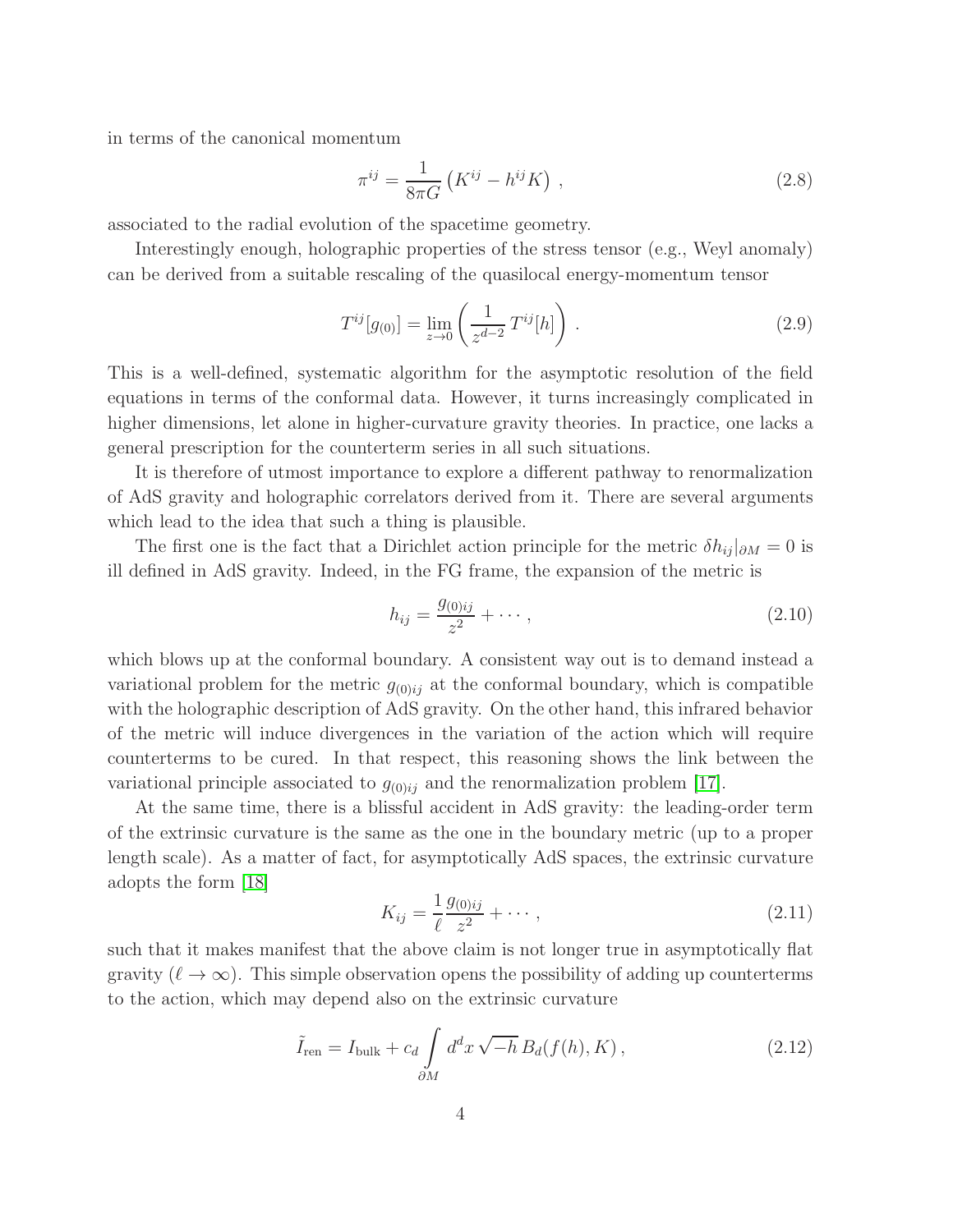as long as the boundary description of the theory turns holographic, i.e., the variation of the total action is finite and expressible in terms of the variation of the holographic source<sup>[1](#page-4-0)</sup>

$$
\delta \tilde{I}_{\text{ren}} = \frac{1}{2} \int_{\partial M} d^d x \sqrt{-g_{(0)}} \,\tau^{ij} \,\delta g_{(0)ij} \,. \tag{2.13}
$$

An additional interesting observation comes from one of the simplest definition of conserved charges in AdS gravity, which is Conformal Mass [\[19,](#page-23-5) [20\]](#page-23-6). For a given set of boundary Killing vectors  $\{\xi^i\}$ , a conserved quantity can be derived as a surface integral

$$
Q_{\rm AMD}[\xi] = \frac{1}{8\pi G} \frac{\ell}{d-2} \int\limits_{\Sigma} d^{d-1}x \sqrt{\sigma} \, u_i \, \mathcal{E}_j^i \, \xi^j \,, \tag{2.14}
$$

in a co-dimension two region  $\Sigma$  with the (induced) metric  $\sigma_{mn}$  and the timelike unit normal  $u_i$ . AMD stands for Ashtekar-Magnon-Das. Here, the tensor  $\mathcal{E}^i_j$  is the electric part of the Weyl tensor, obtained as the double contraction with a spacelike normal vector to the boundary  $n_{\mu}$ , i.e.,

$$
\mathcal{E}_j^i = W^{i\beta}_{\ \ j\nu} n_\beta n^\nu \,, \tag{2.15}
$$

or, equivalently, in the frame [\(2.2\)](#page-2-0),

$$
\mathcal{E}_j^i = W^{iz}_{\ \ jz} = -W^{ik}_{\ \ jk},\tag{2.16}
$$

in terms of the boundary subtrace. AMD charges correctly reproduce the mass and angular momentum of AAdS black holes. However, in contrast to the quasilocal stress tensor, the electric part of Weyl tensor is traceless  $(\mathcal{E}_{i}^{i}=0)$ , while the trace of the stress tensor features an anomaly at a holographic order

$$
T_i^i = z^d \mathcal{A} \t\t(2.17)
$$

for d even. Therefore, one expects that, in general,  $T_j^i$  may differ from  $\mathcal{E}_j^i$  by subleading, holographic contributions  $\Delta_j^i$ , whose trace reproduces the conformal anomaly. As a matter of fact, this was explicitly checked for  $d + 1 = 5$  dimensions [\[20\]](#page-23-6), such that

$$
T_j^i = \mathcal{E}_j^i + \Delta_j^i \,, \quad \Delta_i^i = z^4 \mathcal{A} \,. \tag{2.18}
$$

Furthermore, for Einstein gravity, the Weyl tensor takes the particular form

$$
W^{\alpha\beta}_{\mu\nu} = R^{\alpha\beta}_{\mu\nu} + \frac{1}{\ell^2} \delta^{\alpha\beta}_{\mu\nu}, \qquad (2.19)
$$

<span id="page-4-0"></span><sup>&</sup>lt;sup>1</sup>This far, one cannot guarantee that  $\tilde{I}_{ren}$  would coincide with the standard renormalized action. The same applies to the holographic correlator  $\tau^{ij}$ .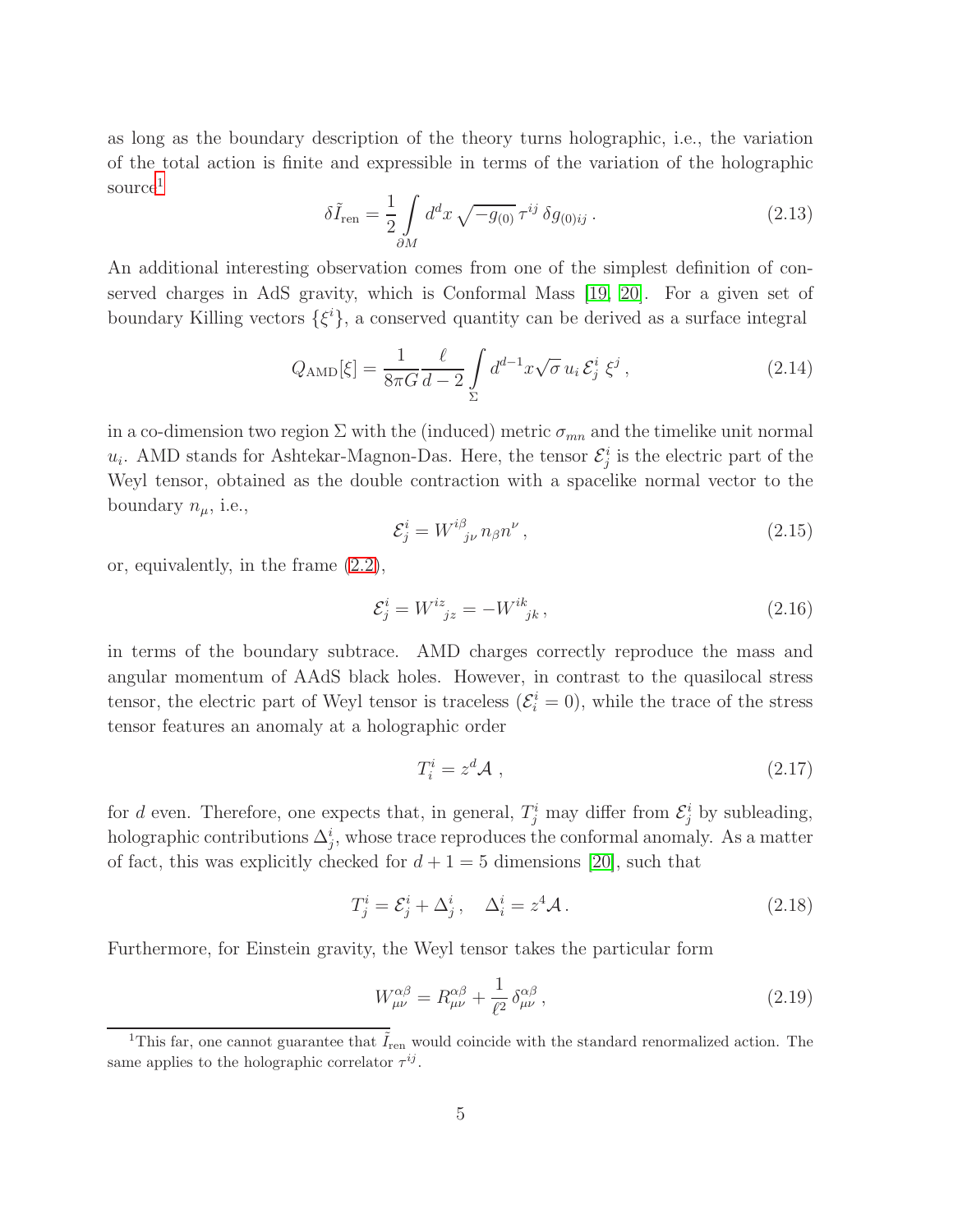such that, its electric part can be expressed as

$$
\mathcal{E}_j^i = -\left(R^{ik}_{jk} + \frac{d-1}{\ell^2} \delta_j^i\right). \tag{2.20}
$$

Therefore, using Gauss-Codazzi relations in five spacetime dimensions, the stress tensor becomes

$$
T_j^i = -\left(\mathcal{R}_j^i - K_j^i K + K_k^i K_j^k + \frac{3}{\ell^2} \delta_j^i\right) + \Delta_j^i\,,\tag{2.21}
$$

from which it is evident that the stress tensor contains quadratic terms in the extrinsic curvature. This may look puzzling at first glance when compared to eqs.[\(2.7\)](#page-2-1) and [\(2.8\)](#page-3-0), as the stress tensor is at most linear in  $K_{ij}$  plus purely intrinsic contributions. Then, one understands that the asymptotic expansion of the fields in AdS gravity is such that this last formula can be truncated to the linear order in  $K_{ij}$  without loss of holographic information. This can be made, in a consistent way, using FG frame and a power-counting argument.

The moral of the above point is the fact one may equally consider boundary terms to renormalize AdS gravity action which are nonlinear in the extrinsic curvature (Kounterterms). These terms should be the resummation of the counterterm series into a compact polynomial of the extrinsic and intrinsic curvatures.

With the definition of an auxiliary tensor with the symmetries of the Riemann tensor,

$$
\mathcal{F}_{j\,l}^{ik}(x,y) = \frac{1}{2} \left( \mathcal{R}_{j\,l}^{ik} - x^2 (K_j^i K_l^k - K_l^i K_j^k) + \frac{y^2}{\ell^2} \delta_{jl}^{ik} \right) , \qquad (2.22)
$$

in even-dimensional AAdS gravity  $(d+1=2n)$ , the corresponding Kounterterms take a compact form, as a result of the use of a parametric integral [\[21\]](#page-23-7)

$$
B_{2n-1} = 2n \int_0^1 du \, \delta_{i_1 \cdots i_{2n-1}}^{j_1 \cdots j_{2n-1}} K_{j_1}^{i_1} \mathcal{F}_{j_2 j_3}^{i_2 i_3}(u,0) \cdots \mathcal{F}_{j_{2n-2} j_{2n-1}}^{i_{2n-2} i_{2n-1}}(u,0).
$$
 (2.23)

In this case, the Kounterterms are proportional to the  $n$ -th Chern form. By virtue of the Euler theorem, they can be well traded off by the corresponding Euler term in the bulk, up to the Euler characteristic of the manifold.[2](#page-5-0)

As for odd spacetime dimensions, the Kounterterms adopt a slightly different form, which is a consequence of a double-parametric integral [\[22\]](#page-23-8)

<span id="page-5-1"></span>
$$
B_{2n} = 2n \int_0^1 du \int_0^u ds \, \delta_{i_1 \cdots i_{2n}}^{j_1 \cdots j_{2n}} K_{j_1}^{i_1} \delta_{j_2}^{i_2} \mathcal{F}_{j_3 j_4}^{i_3 i_4}(u, s) \cdots \mathcal{F}_{j_{2n-1} j_{2n}}^{i_{2n-1} i_{2n}}(u, s) \,. \tag{2.24}
$$

<span id="page-5-0"></span><sup>2</sup>Conventions and properties of the Kronecker symbol of order  $p$ , as well as useful integrals to manipulate surface terms, are given in Appendix [A.](#page-18-0)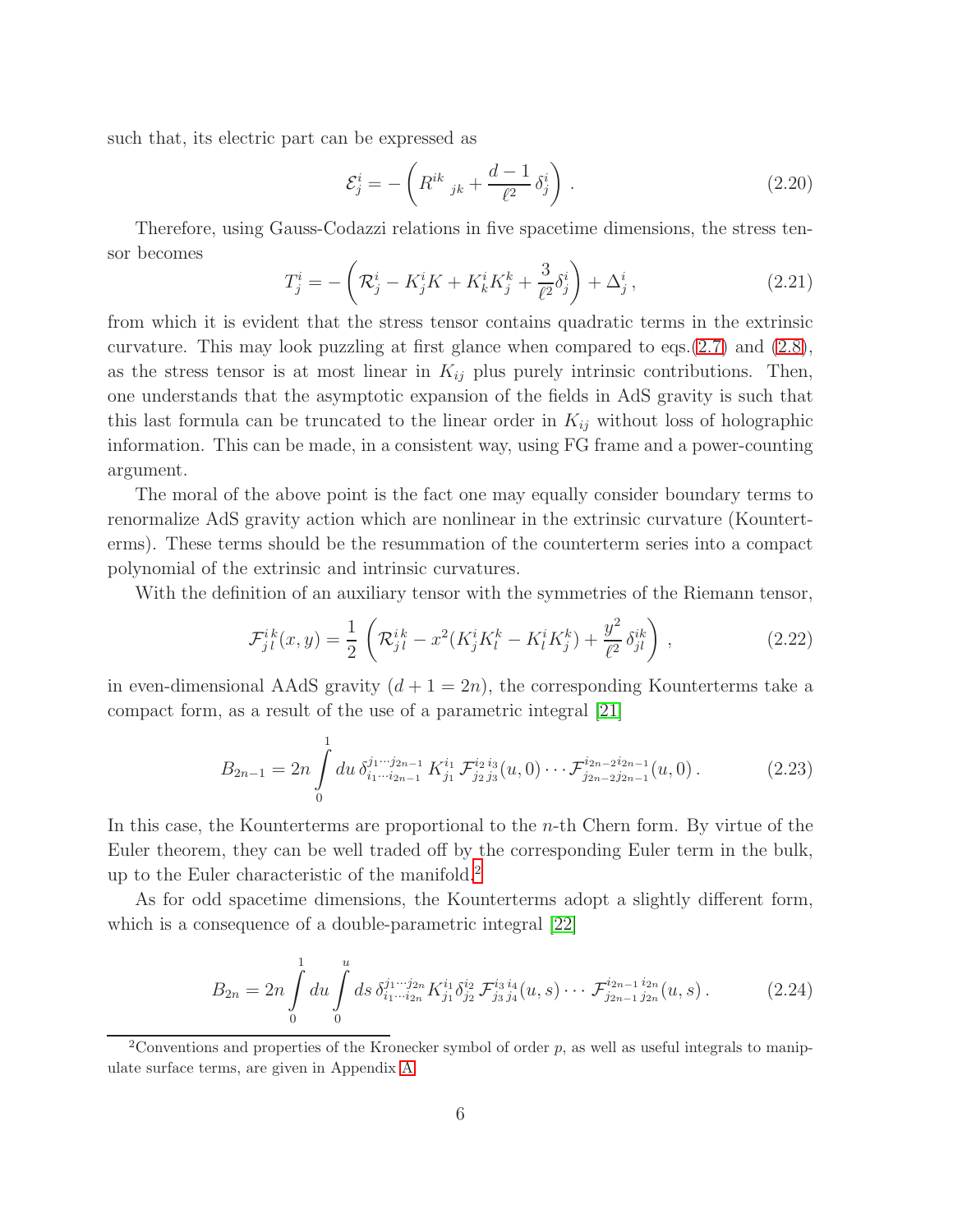The last formula is not a standard structure in the mathematical toolbox. Notwithstanding the foregoing, there are striking similarities between this object and the Chern form. Indeed, both  $B_{2n-1}$  and  $B_{2n}$ , when consistently added to the Euclidean bulk action, are able to reproduce the correct thermodynamics for AAdS black holes. Furthermore, in the holographic framework, they are able to renormalize AdS gravity action for AAdS space with conformally flat boundary  $[23, 24]^3$  $[23, 24]^3$  $[23, 24]^3$  $[23, 24]^3$ . In addition, when evaluated on manifolds with a conical defect, the singular part of  $B_{2n}$  is  $B_{2n-2}$ , a self-replication in two dimensions lower, what is also a property of the Chern form [\[26\]](#page-23-11).

In the next section, we review the main properties, as regards bulk dynamics and surface terms, of a gravity theory that includes arbitrary quadratic couplings in the curvature.

#### <span id="page-6-3"></span>3 Quadratic Curvature Gravity

Quadratic Curvature Gravity (QCG) is obtained from adding to Einstein-Hilbert's action all the possible quadratic terms of the curvature, that is

<span id="page-6-1"></span>
$$
I_{\rm QCG} = \int_M d^{d+1}x \sqrt{-g} \left[ \frac{1}{\kappa} \left( R - 2\Lambda_0 \right) + \alpha R_{\mu\nu} R^{\mu\nu} + \beta R^2 + \gamma \, GB \right],\tag{3.1}
$$

which are of fourth order in the derivatives. Here,  $\kappa = 2\text{Vol}(S^{d-1})G$  is the gravitational constant and  $\Lambda_0$  is the bare cosmological constant.

In this action, the Riemann-squared term  $R_{\mu\nu\alpha\beta}R^{\mu\nu\alpha\beta}$  has been traded off by the Gauss-Bonnet,  $R_{\mu\nu\alpha\beta}R^{\mu\nu\alpha\beta} - 4R_{\mu\nu}R^{\mu\nu} + R^2$ . This has been denoted by  $GB$ , which does not produce higher-derivative terms in the metric. Thus, higher-derivative terms are associated only to the couplings  $\alpha$  and  $\beta$ . The action [\(3.1\)](#page-6-1) reduces to Einstein-Gauss-Bonnet gravity with a cosmological constant when  $\alpha = 0$  and  $\beta = 0$ . Natural dimensions of the coupling constants appearing in the action are  $[\kappa] = L^{d-1}$  and  $[\alpha] = [\beta] = [\gamma] =$  $1/L^{d-3}$ .

The variation of the action [\(3.1\)](#page-6-1) with respect to the metric  $g_{\mu\nu}(x)$  leads to the equation of motion

<span id="page-6-2"></span>
$$
E_{\mu\nu} = \frac{1}{\kappa} G_{\mu\nu} + \gamma H_{\mu\nu} + P_{\mu\nu} = 0, \qquad (3.2)
$$

with the Einstein's tensor

$$
G_{\mu\nu} = R_{\mu\nu} - \frac{1}{2} g_{\mu\nu} R + \Lambda_0 g_{\mu\nu} , \qquad (3.3)
$$

<span id="page-6-0"></span><sup>3</sup>A recent proposal to circumvent this limitation considers the proper embedding of Einstein-AdS theory in Conformal gravity [\[25\]](#page-23-12).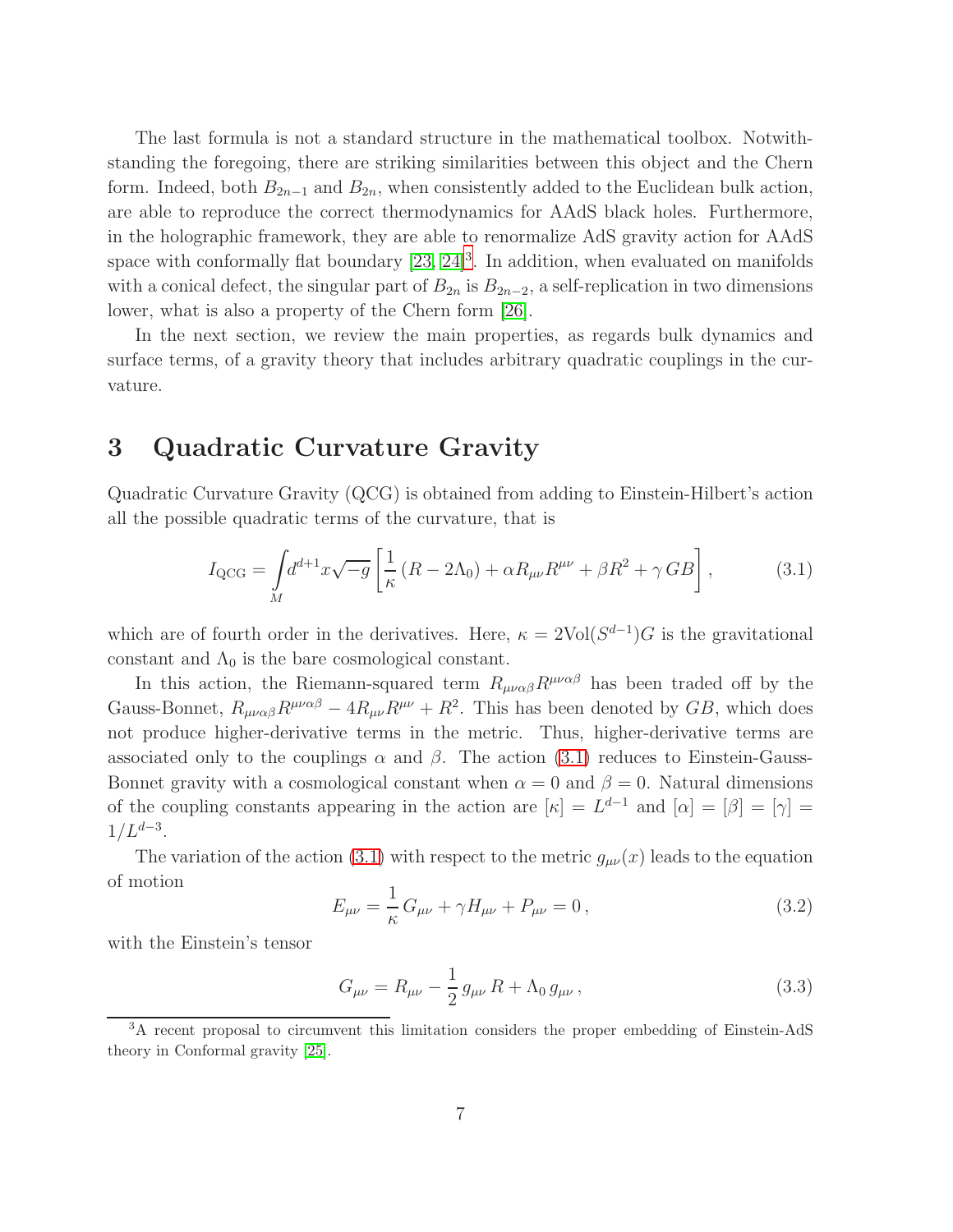and  $H_{\mu\nu}$  is the Lanczos tensor,

<span id="page-7-4"></span>
$$
H_{\mu\nu} = -\frac{1}{2} g_{\mu\nu} \left( R^2 - 4R^{\alpha\beta} R_{\alpha\beta} + R^{\alpha\beta\lambda\sigma} R_{\alpha\beta\lambda\sigma} \right) + 2 \left( R R_{\mu\nu} - 2R_{\mu\lambda} R^{\lambda}_{\ \nu} - 2R_{\mu\alpha\nu\beta} R^{\alpha\beta} + R_{\mu\lambda\alpha\beta} R^{\ \lambda\alpha\beta}_{\ \nu} \right),
$$
 (3.4)

which describes the contribution of the Gauss-Bonnet term to the equations of motion. In dimension  $d + 1 = 4$ ,  $H_{\mu\nu}$  vanishes identically because it comes from a topological term.

The contribution of the Ricci scalar-squared and Ricci tensor-squared terms to the equations of motion is given by the symmetric tensor

$$
P_{\mu\nu} = 2\beta R \left( R_{\mu\nu} - \frac{1}{4} g_{\mu\nu} R \right) + (\alpha + 2\beta) \left( g_{\mu\nu} \Box - \nabla_{\mu} \nabla_{\nu} \right) R + \alpha \Box G_{\mu\nu} + 2\alpha \left( R_{\mu\sigma\nu\lambda} - \frac{1}{4} g_{\mu\nu} R_{\sigma\lambda} \right) R^{\sigma\lambda} .
$$
 (3.5)

The field equations of QCG are fourth order differential equations, i.e., quadratic terms in the curvature or second covariant derivatives of them in the tensor  $P_{\mu\nu}$ .

The presence of new dimensionful couplings, in principle, may modify the bare cosmological constant  $\Lambda_0$  into an effective one,  $\Lambda_{\text{eff}}$ . While the theory features both Einstein and non-Einstein solutions, it is reasonable to assume that both branches share a common vacuum state, defined as global constant-curvature spaces

<span id="page-7-0"></span>
$$
R^{\mu\nu}_{\alpha\beta} - \frac{2\Lambda_{\text{eff}}}{d(d-1)} \delta^{\mu\nu}_{\alpha\beta} = 0.
$$
 (3.6)

These maximally symmetric spaces correspond to the vacuum states of the theory. Therefore, massive solutions correspond to deformations on the geometry of pure (A)dS space, such that the right-hand side of the above relation is proportional to the mass of the object under study.

Plugging in the condition  $(3.6)$  in the equation of motion  $(3.2)$ , we find

<span id="page-7-2"></span>
$$
G_{\mu\nu} = (\Lambda_0 - \Lambda_{\text{eff}}) g_{\mu\nu}, \qquad H_{\mu\nu} = -\frac{2(d-2)(d-3)}{d(d-1)} \Lambda_{\text{eff}}^2 g_{\mu\nu},
$$
  
\n
$$
P_{\mu\nu} = -\frac{2(d-3)}{(d-1)^2} (\alpha + (d+1)\beta) \Lambda_{\text{eff}}^2 g_{\mu\nu}.
$$
\n(3.7)

From the above relations, one obtains the effective cosmological constant in terms of the bare one, in the form  $4$ 

<span id="page-7-3"></span>
$$
\frac{\Lambda_0}{2\kappa\Lambda_{\text{eff}}^2} - \frac{1}{2\kappa\Lambda_{\text{eff}}} = \frac{(d-3)}{(d-1)^2} \left( \alpha + (d+1)\beta \right) + \gamma \frac{(d-2)(d-3)}{d(d-1)}.
$$
 (3.8)

<span id="page-7-1"></span><sup>4</sup>As seen from [\(3.7\)](#page-7-2),  $\Lambda_{\text{eff}} = 0$  is possible only when  $\Lambda_0 = 0$ . We are not interested in this case.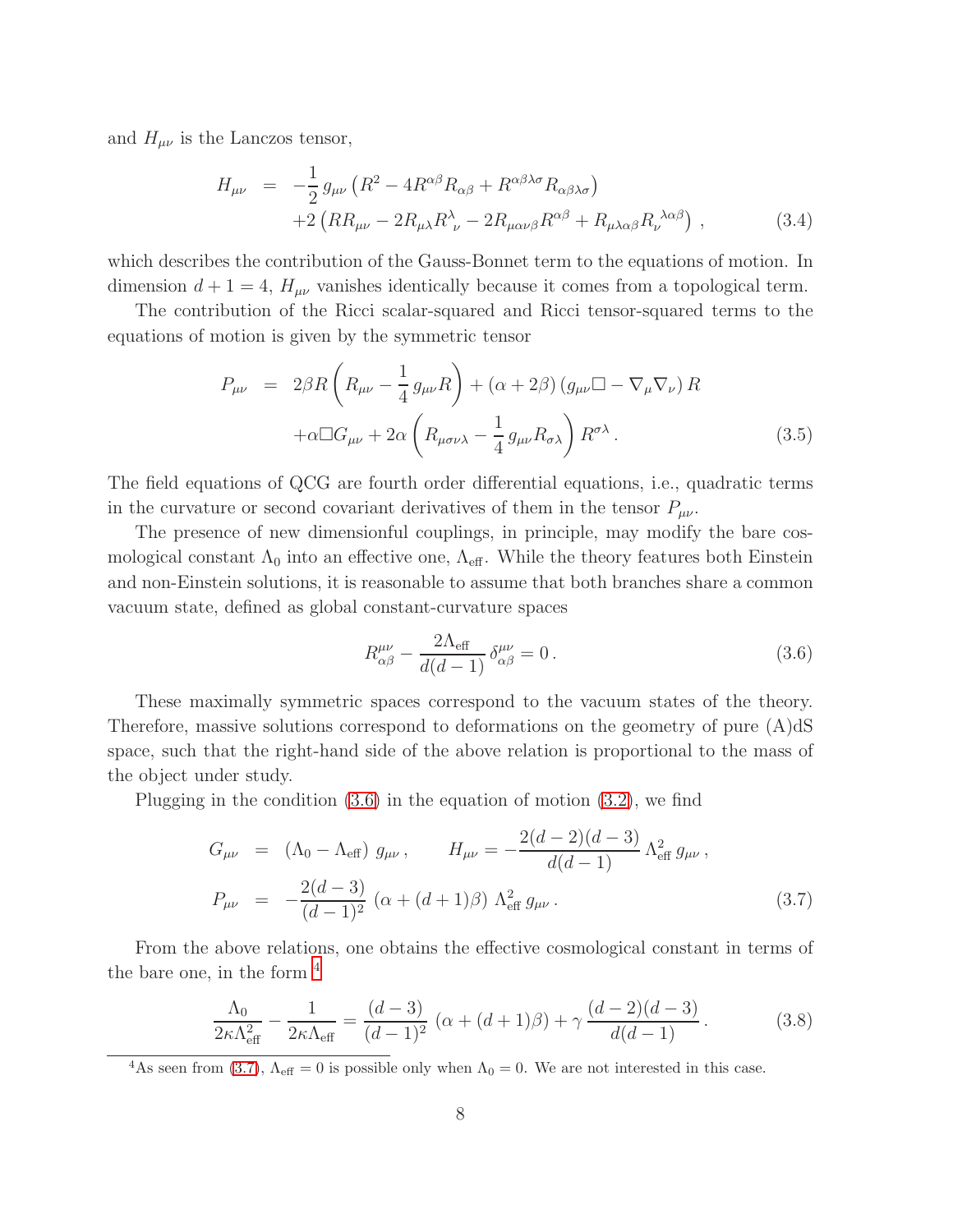This equation produces  $\Lambda_{\text{eff}} \neq \Lambda_0$  only when  $d+1 > 4$ . Indeed,  $\Lambda_{\text{eff}} = \Lambda_0$  is obtained either in four spacetime dimensions, or in higher dimensions when the coupling constants satisfy  $\frac{\alpha+(d+1)\beta}{d-1}+\gamma\frac{d-2}{d}=0$ , because then the r.h.s. in [\(3.8\)](#page-7-3) vanishes identically. In this case, as in Einstein-Hilbert gravity, the vacuum state of the system is unique as its effective cosmological constant is not altered by the addition of quadratic-curvature terms.

In dimensions higher than four, with  $\Lambda_{\text{eff}}$ ,  $\Lambda_0 \neq 0$ , the equation [\(3.8\)](#page-7-3) has two solutions, as it is a second order algebraic equation for  $\Lambda_{\text{eff}}$ . The solutions of the quadratic equation have the form <sup>[5](#page-8-0)</sup>

$$
\frac{1}{\Lambda_{\text{eff}}^{\pm}} = \frac{1}{2\Lambda_0} \left[ 1 \pm \sqrt{1 + 8\kappa \Lambda_0 \frac{d-3}{d-1} \left( \frac{\alpha + (d+1)\beta}{d-1} + \gamma \frac{d-2}{d} \right)} \right].
$$
 (3.9)

These solutions exist only if the constants  $\alpha$ ,  $\beta$  and  $\gamma$  are such that

<span id="page-8-1"></span>
$$
1 + 8\kappa \Lambda_0 \frac{d-3}{d-1} \left( \frac{\alpha + (d+1)\beta}{d-1} + \gamma \frac{d-2}{d} \right) \ge 0. \tag{3.10}
$$

The vacuum state is twofold degenerate in  $d + 1 > 4$ , i.e.,  $\Lambda_{\text{eff}}^{+} = \Lambda_{\text{eff}}^{-} = 2\Lambda_0$ , when the coupling constants are such that [\(3.10\)](#page-8-1) vanishes. We will focus on AAdS spacetimes, defined in terms of the effective cosmological constant. For that case  $\Lambda_{\text{eff}}$  is related to the effective AdS radius  $\ell_{\text{eff}}$  as

$$
\Lambda_{\text{eff}} = -\frac{d(d-1)}{2\ell_{\text{eff}}^2} \,. \tag{3.11}
$$

Therefore, we will assume that QCG possesses two inequivalent asymptotically AdS branches in  $d + 1 > 4$ , what is true for certain intervals of the parameters. When the coupling constants are small, the quadratic curvature terms can be treated as a small correction to the Einstein-AdS action. In that case, the expression [\(3.8\)](#page-7-3) can be expanded as

$$
\frac{1}{\Lambda_{\text{eff}}^{+}} = \frac{1}{\Lambda_{0}} + 2\kappa \frac{d-3}{d-1} \left( \frac{\alpha + (d+1)\beta}{d-1} + \gamma \frac{d-2}{d} \right) + \cdots ,
$$
\n
$$
\frac{1}{\Lambda_{\text{eff}}^{-}} = -2\kappa \frac{d-3}{d-1} \left( \frac{\alpha + (d+1)\beta}{d-1} + \gamma \frac{d-2}{d} \right) + \cdots . \tag{3.12}
$$

It is thus clear that, in the *Einstein* branch with  $\Lambda_{\text{eff}}^+$  we can recover Einstein solutions in the weak coupling limit. On the contrary, the *stringy* branch with  $\Lambda_{\text{eff}}^-$ , is not continuously connected to the Einstein theory [\[27\]](#page-23-13).

<span id="page-8-0"></span><sup>&</sup>lt;sup>5</sup>In  $d+1 > 4$ , when  $\Lambda_0 = 0$ , it is also possible to have  $\Lambda_{\text{eff}} \neq 0$  of any sign. For the sake of simplicity, we will omit this particular case from our discussion, and focus only on a theory with generic values of  $\alpha$ ,  $\beta$  and  $\gamma$ .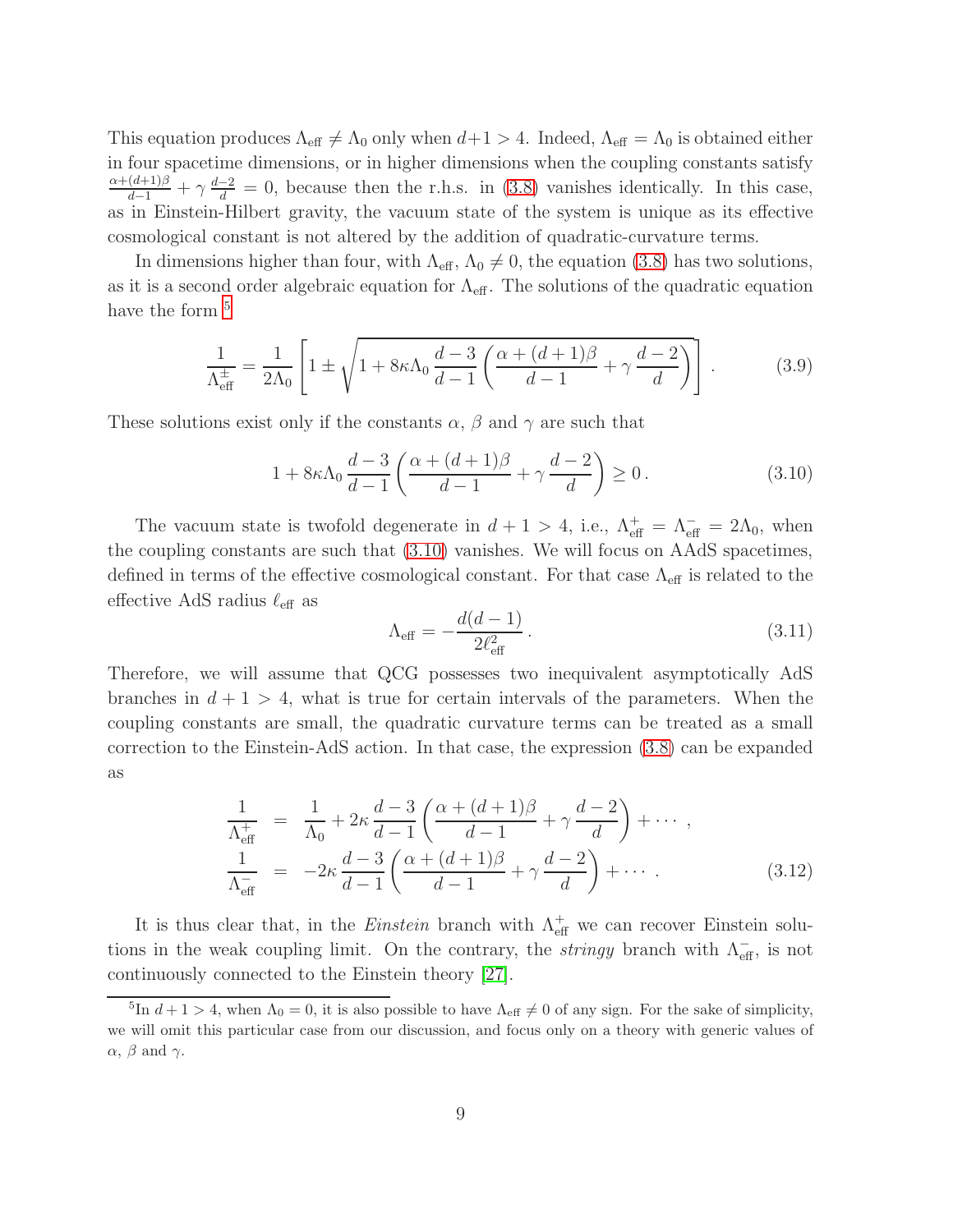The quadratic terms in the action also enrich the linearized form of the theory. By studying the propagating modes of the metric with respect to the AdS background, it is possible to find, in addition to the usual massless spin 2 mode, two new ones: a massive scalar mode, and a massive ghost-like spin-2 mode [\[28\]](#page-24-0).

The surface term of the theory arises from integrating by parts the variation of the gravitational action in order to construct the equation of motion, that is,

$$
\delta I_{\rm QCG} = \int\limits_M d^{d+1}x \sqrt{-g} E_{\mu\nu} \delta g^{\mu\nu} + \int\limits_M d^{d+1}x \sqrt{-g} \, \nabla_\alpha \Theta^\alpha. \tag{3.13}
$$

For an arbitrary gravity theory with a Lagrangian  $\mathcal{L} = \mathcal{L}(g_{\mu\nu}, R^{\mu\sigma}_{\alpha\beta})$ , the surface term is cast in the form

$$
\Theta^{\alpha}(\delta g, \delta \Gamma) = 2E^{\alpha\beta}_{\mu\sigma} \delta \Gamma^{\mu}_{\beta\lambda} g^{\lambda\sigma} + 2\nabla^{\mu} E^{\alpha\beta}_{\mu\sigma} (g^{-1} \delta g)^{\sigma}_{\beta} , \qquad (3.14)
$$

where the fourth-rank skew-symmetric tensor  $E^{\alpha\beta}_{\mu\sigma}$  is defined as  $E^{\alpha\beta}_{\mu\sigma} = \frac{\partial \mathcal{L}}{\partial R^{\mu}_{\mu}}$  $\frac{\partial \mathcal{L}}{\partial R^{\mu\sigma}_{\alpha\beta}}$ . Then the equations of motion can generally be written as

$$
E_{\mu\nu} = E_{\mu}^{\ \lambda\rho\sigma} R_{\nu\lambda\rho\sigma} - \frac{1}{2} g_{\mu\nu} \mathcal{L} - 2\nabla^{\lambda}\nabla^{\rho} E_{\mu\lambda\rho\nu} \,. \tag{3.15}
$$

For the particular case of QCG theory [\(3.1\)](#page-6-1), this tensor takes the form

$$
E^{\alpha\beta}_{\mu\sigma} = \frac{1}{2\kappa} \delta^{\alpha\beta}_{\mu\sigma} + \frac{\alpha}{2} R^{[\alpha}_{[\mu} \delta^{\beta]}_{\sigma]} + \beta R \delta^{\alpha\beta}_{\mu\sigma} + \frac{\gamma}{2} \delta^{\alpha\beta}_{\mu \sigma \nu_1 \nu_2} R^{\nu_1 \nu_2}_{\rho_1 \rho_2}.
$$
 (3.16)

As a consequence, the surface term for the theory, defined in terms of the functional variation of the fields is

$$
\Theta^{\alpha}(\delta g, \delta \Gamma) = \left( \frac{1}{\kappa} \delta^{\alpha \beta}_{\mu \sigma} + \alpha R^{[\alpha}_{[\mu} \delta^{\beta]}_{\sigma]} + 2\beta R \delta^{\alpha \beta}_{\mu \sigma} + \gamma \delta^{\alpha \beta \rho_1 \rho_2}_{\mu \sigma \nu_1 \nu_2} R^{\nu_1 \nu_2}_{\rho_1 \rho_2} \right) g^{\sigma \lambda} \delta \Gamma^{\mu}_{\lambda \beta} \n+ \nabla^{\mu} \left( \alpha R^{[\alpha}_{[\mu} \delta^{\beta]}_{\sigma]} + 2\beta R \delta^{\alpha \beta}_{\mu \sigma} \right) \left( g^{-1} \delta g \right)^{\sigma}_{\beta} .
$$
\n(3.17)

Notice that the contributions coming from Einstein and Gauss-Bonnet terms in the bulk Lagrangian vanish identically under the covariant derivative in the second line.

Invariance under diffeomorphisms of the action [\(3.1\)](#page-6-1) implies that there is an associated Noether current  $J^{\alpha}$ , which is conserved on-shell  $\nabla_{\alpha} J^{\alpha} = 0$ . For infinitesimal diffeomorphisms generated by a vector field  $\xi = \xi^{\mu} \partial_{\mu}$ , this current takes the general form

$$
J^{\alpha} = \Theta^{\alpha}(\delta_{\xi}g, \delta_{\xi}\Gamma) + \mathcal{L}\xi^{\alpha}, \qquad (3.18)
$$

$$
J^{\alpha} = 2\nabla_{\beta} \left( E^{\alpha\beta}_{\mu\sigma} \nabla^{\mu} \xi^{\sigma} + 2\xi^{\mu} \nabla^{\sigma} E^{\alpha\beta}_{\mu\sigma} \right) . \tag{3.19}
$$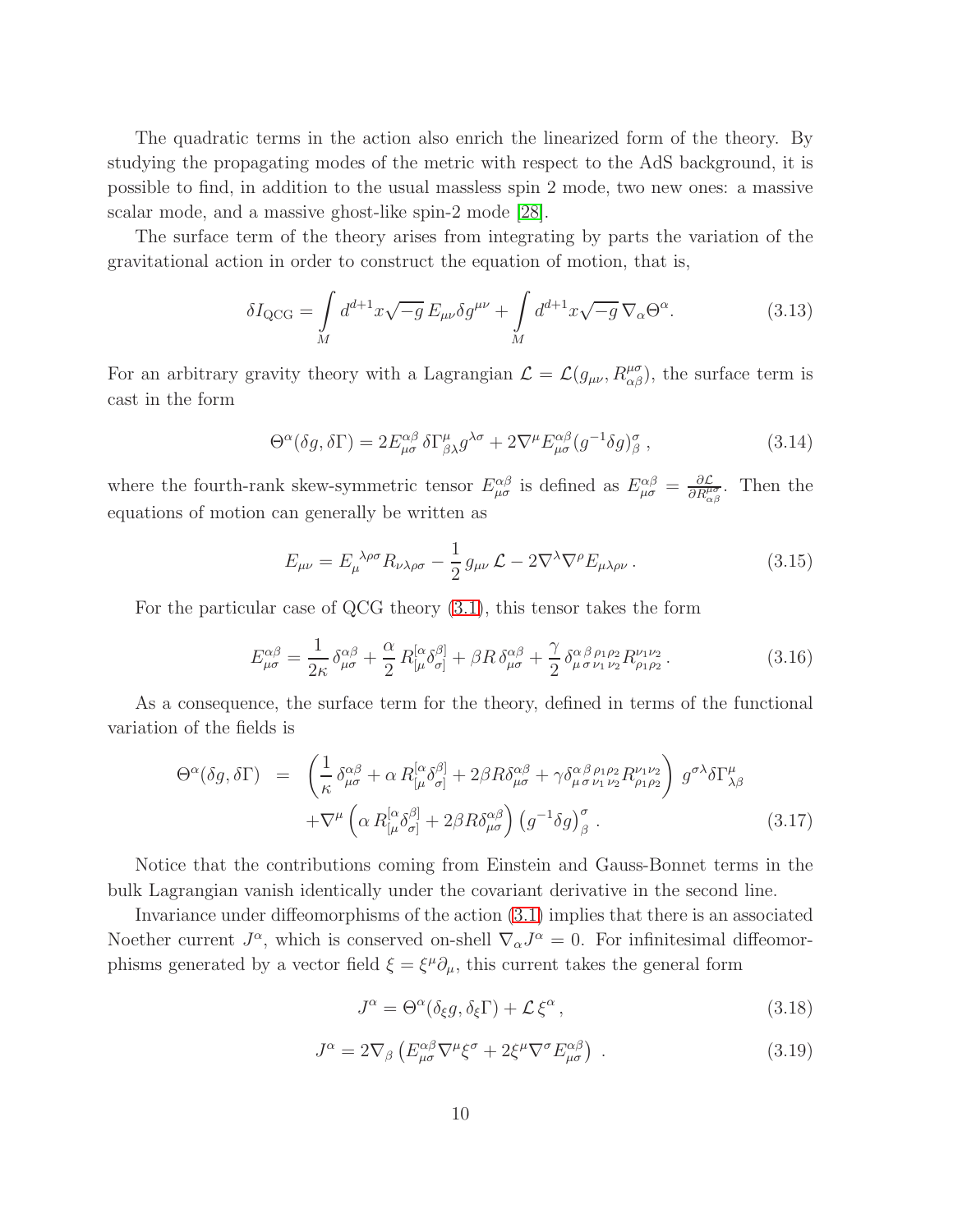Since the current is conserved, the Poincaré lemma ensures the fact that  $J^{\alpha}$  can be written locally as the divergence of a prepotential,  $J^{\alpha} = \nabla_{\beta} Q^{\alpha\beta}$ . However, it is the Noether-Wald procedure the one which allows to find explicitly such prepotential as

$$
Q^{\alpha\beta} = 2 \left( E^{\alpha\beta}_{\mu\sigma} \nabla^{\mu} \xi^{\sigma} + 2 \xi^{\mu} \nabla^{\sigma} E^{\alpha\beta}_{\mu\sigma} \right) = -Q^{\beta\alpha} . \tag{3.20}
$$

The Noether charge associated to the asymptotic Killing vector  $\xi^i$  on  $\partial M$ , with the topology  $\mathbb{R} \times \Sigma$ , is computed over the  $(d-1)$ -dimensional spatial surface  $\Sigma$  with the surface element  $d\Sigma_{\mu\nu}$ , as

$$
Q_{\rm NW}[\xi] = \int\limits_{\Sigma} d\Sigma_{\mu\nu} Q^{\mu\nu}(\xi). \tag{3.21}
$$

In order to write the charge in its standard form, linear in the Killing vector, we use the unit normals on the co-dimension two hypersurface  $\Sigma$ , which are the timelike normal  $u_{\mu}$  ( $u_{\mu}u^{\mu} = -1$ ) and the spacelike one  $n_{\mu}$  ( $n_{\mu}n^{\mu} = 1$ ). Denoting the metric on  $\Sigma$  by  $\sigma_{mn}$ , we can write the surface element as  $d\Sigma_{\mu\nu} = \frac{1}{2}$  $\frac{1}{2} d^{d-1}x \sqrt{\sigma} n_{[\mu}u_{\nu]}$ . More details about conventions are given in Appendix [A.](#page-18-0)

#### 4 Variational principle in odd dimensions

Finite conserved charges in QCG were computed in even dimensions using the topological renormalization [\[7,](#page-22-6) [8\]](#page-22-7). In this case, a single topological term in the bulk plays the role of boundary counterterms. Therefore, the Wald prescription can be applied for the full bulk gravity theory in a covariant fashion.

Quite the opposite, in odd dimensions  $d+1 = 2n+1$ , there are no topological invariants of the Euler class. A possible way of circumventing this obstruction is to consider the addition of Kounterterms, as a consistent alternative to the renormalization of Einstein AdS gravity [\[22\]](#page-23-8) and any EGB-AdS gravity theory [\[11\]](#page-22-10). In a similar manner, in what follows, a finite action principle for QCG in odd spacetime dimensions is obtained adding a boundary term of the type  $B_{2n}(K,\mathcal{R})$ .

The renormalized version of QCG theory considers the action in eq.[\(3.1\)](#page-6-1), plus a boundary term

<span id="page-10-0"></span>
$$
I_{\rm QCG}^{\rm ren} = I_{\rm QCG} + c_{2n} \int \limits_{\partial M} d^{2n} x \sqrt{-h} B_{2n}, \tag{4.1}
$$

which is a modification of the Kounterterms that appear in the Einstein gravity case in eq.[\(2.24\)](#page-5-1). Indeed, this modification amounts to the substitution in the AdS radius  $\ell \to \ell_{\text{eff}}$ , that is,

$$
\mathcal{F}_{jl}^{ik}(u,s) = \frac{1}{2} \left( \mathcal{R}_{jl}^{ik} - u^2 (K_j^i K_l^k - K_l^i K_j^k) + \frac{s^2}{\ell_{\text{eff}}^2} \delta_{jl}^{ik} \right), \qquad (4.2)
$$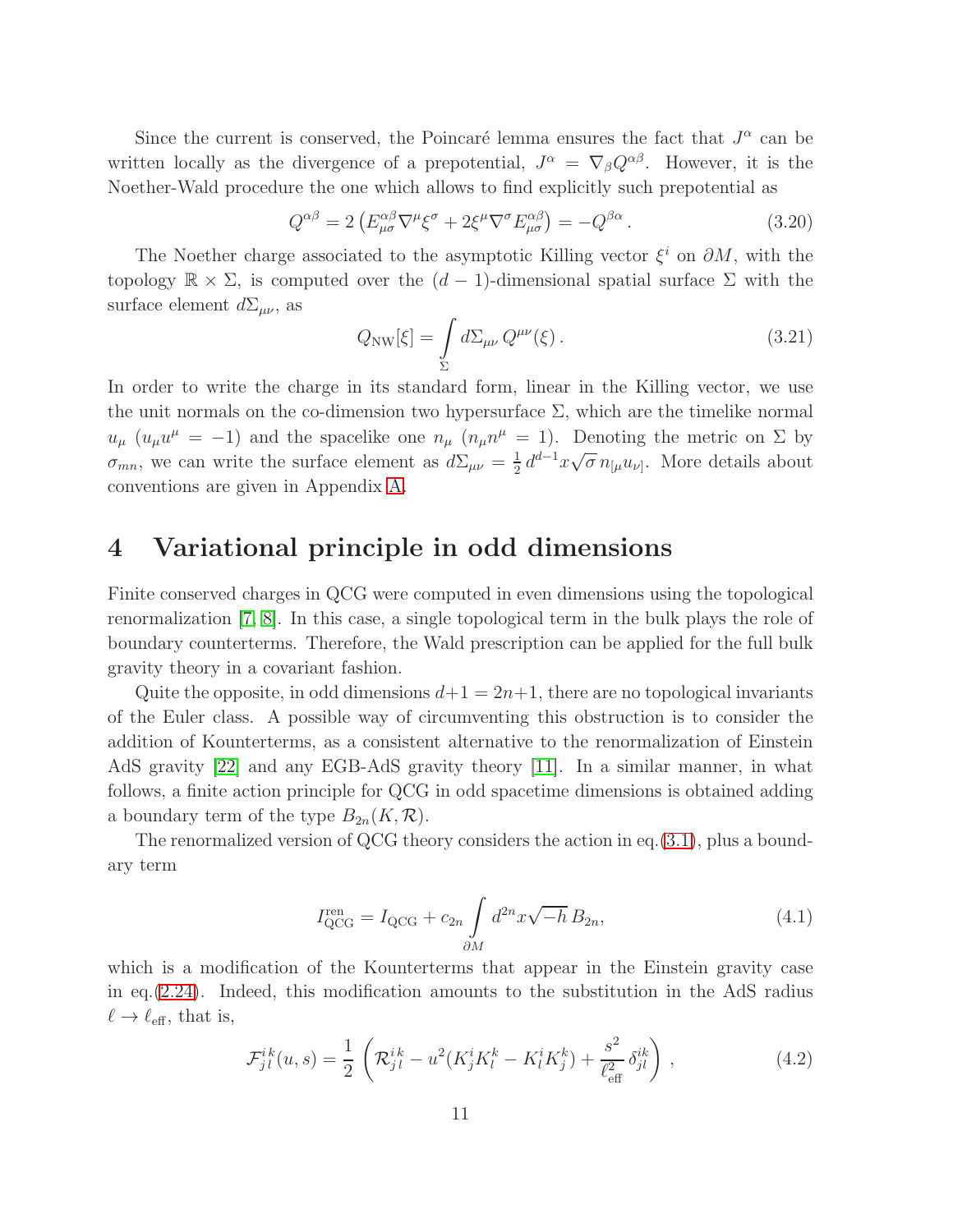This correctly accounts for the modified asymptotic behavior induced by the quadratic curvature corrections in the action and field equations. The information on the bulk theory is also encoded in the constant  $c_{2n}$ , which has to be fixed so that a well posed action principle is attained. To this end, the variation of the renormalized QCG action must vanish for boundary conditions compatible with asymptotically AdS spaces.

The on-shell variation of the bulk Lagrangian is always a total derivative, which can be written as a surface term by virtue of the Stokes' theorem. In Gaussian coordinates  $x^{\mu} = (z, x^{i})$ , the variation of the bulk action is

$$
\delta I_{\rm QCG} = \int_{\partial M} d^{2n} x \sqrt{-h} \, n_{\mu} \Theta^{\mu}(\delta g, \delta \Gamma) = \int_{\partial M} d^{2n} x \, N \sqrt{-h} \, \Theta^z \,. \tag{4.3}
$$

As a consequence, the corresponding variation of the renormalized action for QCG is written as

<span id="page-11-2"></span>
$$
\delta I_{\rm QCG}^{\rm ren} = \int_{\partial M} d^{2n} x \left( \sqrt{-h} N \Theta^z + c_{2n} \delta(\sqrt{-h} B_{2n}) \right) . \tag{4.4}
$$

In order to uniform the expressions for  $\Theta^z$  and  $B_{2n}$  in the same coordinate (Gauss-normal) frame, we use the Christoffel symbols and the Gauss-Codazzi relations in Appendix [B.](#page-20-0) Thus, the expressions derived will be expressed in terms of the boundary tensorial quantities  $h_{ij}$ ,  $K_{ij}$ ,  $\mathcal{R}_{jkl}^{i}$ . The bulk variations  $\delta g_{\mu\nu}$ ,  $\delta \Gamma^{\mu}_{\nu\lambda}$  will be naturally mapped on the boundary to the variations  $\delta h_{ij}$ ,  $\delta K_{ij}$  ( $\delta N = 0$  on the boundary located at  $z = const$ ). The variation  $\delta\Gamma^i_{jk}(h)$  vanishes on the boundary by virtue of the discussion contained in Appendix [C.](#page-20-1) Simply put, variations of the Christoffel of the boundary metric always come in the form  $\delta \theta_{jk}^i$ , which vanishes identically.

In doing so, the variation of the bulk action takes the form [\[29\]](#page-24-1)

<span id="page-11-0"></span>
$$
\delta I_{\rm QCG} = \int_{\partial M} d^{2n}x \sqrt{-h} \left\{ \left( \left( h^{-1} \delta h \right)_k^i K_j^k + 2 \delta K_j^i \right) \left[ \frac{1}{\kappa} \delta_i^j + \left( \alpha R_z^z + 2 \beta R \right) \delta_i^j + \alpha R_i^j + \gamma \delta_{ipq}^{jmn} R_{mn}^{pq} \right] \right. \\ \left. + \alpha N \nabla^i R_{[i}^z (h^{-1} \delta h)_{j]}^j + N \nabla^z \left[ \left( \alpha R_z^z + 2 \beta R \right) \delta_j^i + \alpha R_j^i \right] \left( h^{-1} \delta h \right)_i^j \right\} . \tag{4.5}
$$

In what follows, we consider asymptotically AdS spaces in QCG, where the induced metric has the pole of order two on the boundary. One can assume that this nearboundary behavior is a feature in common of both Einstein and non-Einstein branches in a higher-derivative gravity theory, even when new modes are switched on in the latter case. Therefore, solutions in both branches should be continuously connected to global AdS space, such that

<span id="page-11-1"></span>
$$
R^{\mu\nu}_{\alpha\beta} = -\frac{1}{\ell_{\text{eff}}^2} \delta^{\mu\nu}_{\alpha\beta} + \mathcal{O}(z^a) \,, \tag{4.6}
$$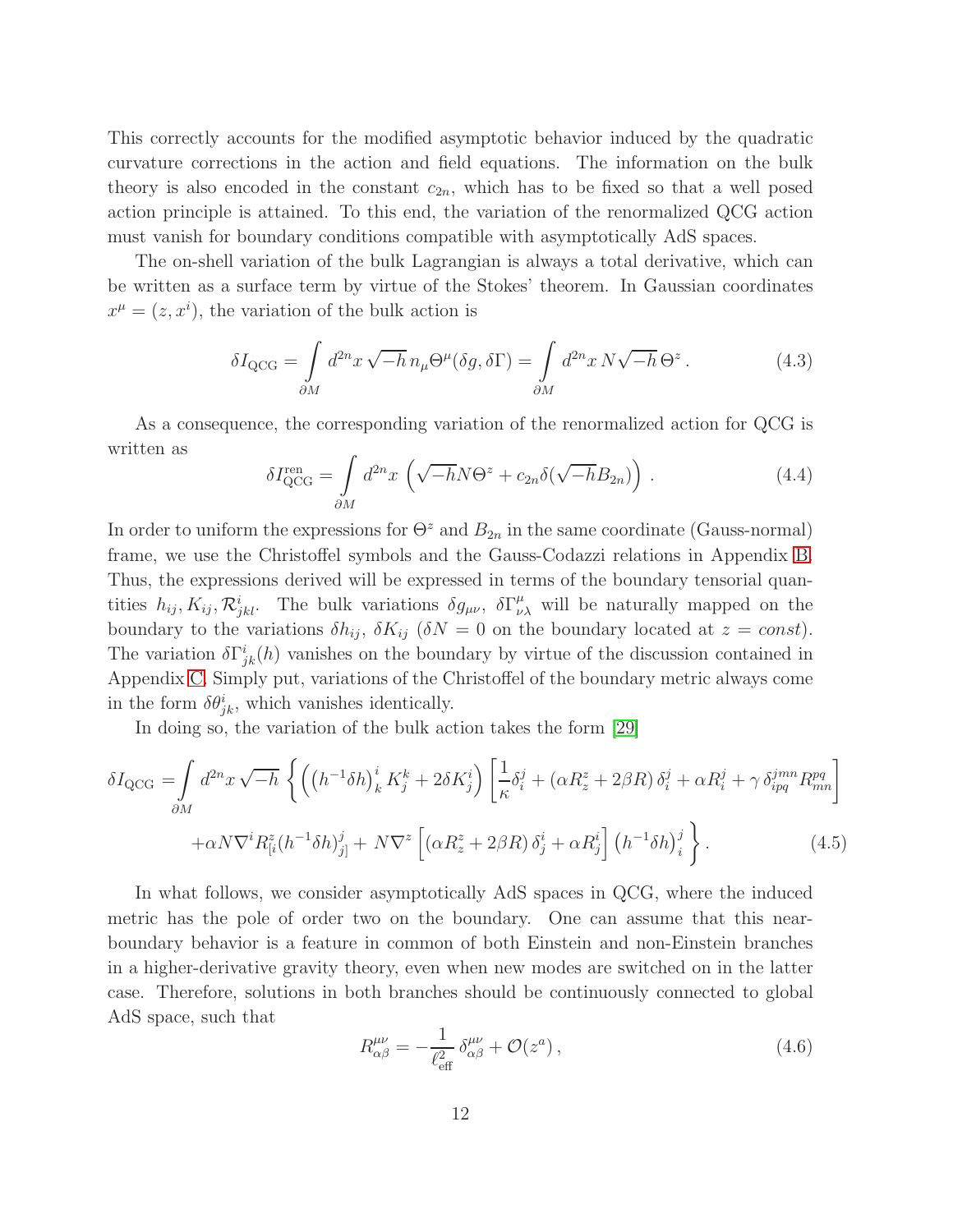where  $a = 2$  when  $\alpha$  and  $\beta$  vanish and  $a = 1$  in the generic higher-derivative case.

As a consequence, the extrinsic and intrinsic curvatures behave as

<span id="page-12-1"></span>
$$
K_j^i = \frac{1}{\ell_{\text{eff}}} \delta_j^i + \mathcal{O}(z^a) , \qquad \mathcal{R}_{kl}^{ij} = \mathcal{O}(z^a) , \qquad (4.7)
$$

what justifies the fact that  $\delta K_j^i = \mathcal{O}(z^a)$  is subleading with respect to  $(h^{-1}\delta h)_j^i = \mathcal{O}(1)$ in the equation  $(4.5)^6$  $(4.5)^6$ . On the other hand, due to the asymptotic form of the spacetime curvature [\(4.6\)](#page-11-1), it is expected that covariant derivatives  $\nabla_z$  or  $\nabla_i$  acting on the Ricci tensor and Ricci scalar will give rise to the subleading terms in the second line of eq.[\(4.5\)](#page-11-0).

Therefore, in order to isolate the highest order divergent term  $\mathcal{O}(z^{-2n})$  the leading order of the bulk part [\(4.5\)](#page-11-0) is

$$
\delta I_{\rm QCG} = \int_{\partial M} d^{2n}x \sqrt{-h} \left[ \frac{1}{\ell_{\rm eff}} \left( h^{-1} \delta h \right)_i^i \times \right. \times \left( \frac{1}{\kappa} - \frac{4n\alpha + 4n(2n+1)\beta + 2\gamma(2n-1)(2n-2)}{\ell_{\rm eff}^2} \right) + \mathcal{O}(z^a) \right]. \tag{4.8}
$$

At this level, we should emphasize that a proper holographic description of QCG is technically involved and lies beyond the scope of the present work. Instead, we will simply suggest that the addition of an appropriate boundary term  $B_{2n}$  cures the theory from infrared divergences at the conformal boundary of AAdS spaces (from the next-toleading order divergence to the holographic order). In the procedure below, the argument is developed to the full extent based on the explicit asymptotic behavior of solutions to QCG.

On the other hand, the leading-order contribution from the boundary term is dictated by the relations [\(4.7\)](#page-12-1), such that

$$
B_{2n} = \frac{2n}{\ell_{\text{eff}}^{2n-1}} \delta_{i_1 \cdots i_{2n}}^{j_1 \cdots j_{2n}} \delta_{j_1}^{i_1} \cdots \delta_{j_{2n}}^{i_{2n}} \int_0^1 du \int_0^u ds \, (s^2 - u^2)^{n-1} + \mathcal{O}(z^a) \,,\tag{4.9}
$$

or, equivalently,

$$
\delta\left(c_{2n}\sqrt{-h}B_{2n}\right) = \sqrt{-h}\left(\left(h^{-1}\delta h\right)^i_i \frac{n c_{2n}}{\ell_{\text{eff}}^{2n-1}} (-1)^{n-1} 2^{2n-2} (n-1)!^2 + \mathcal{O}(z^a)\right). \tag{4.10}
$$

Here, we have performed explicitly the parametric integrations. This can be interpreted as the highest order divergence of the volume of the boundary hypersurface.

<span id="page-12-0"></span><sup>&</sup>lt;sup>6</sup>Should we have included the terms involving  $\delta\Gamma^i_{kj} = \mathcal{O}(1)$ , they would have proved to be subleading, due to the fact they always appeared multiplied by  $NR_{jk}^{zi} = D_{[j}K_{k]}^{i} = \mathcal{O}(z^{a})$ , where the covariant derivative  $D_i$  is defined with respect to the boundary metric.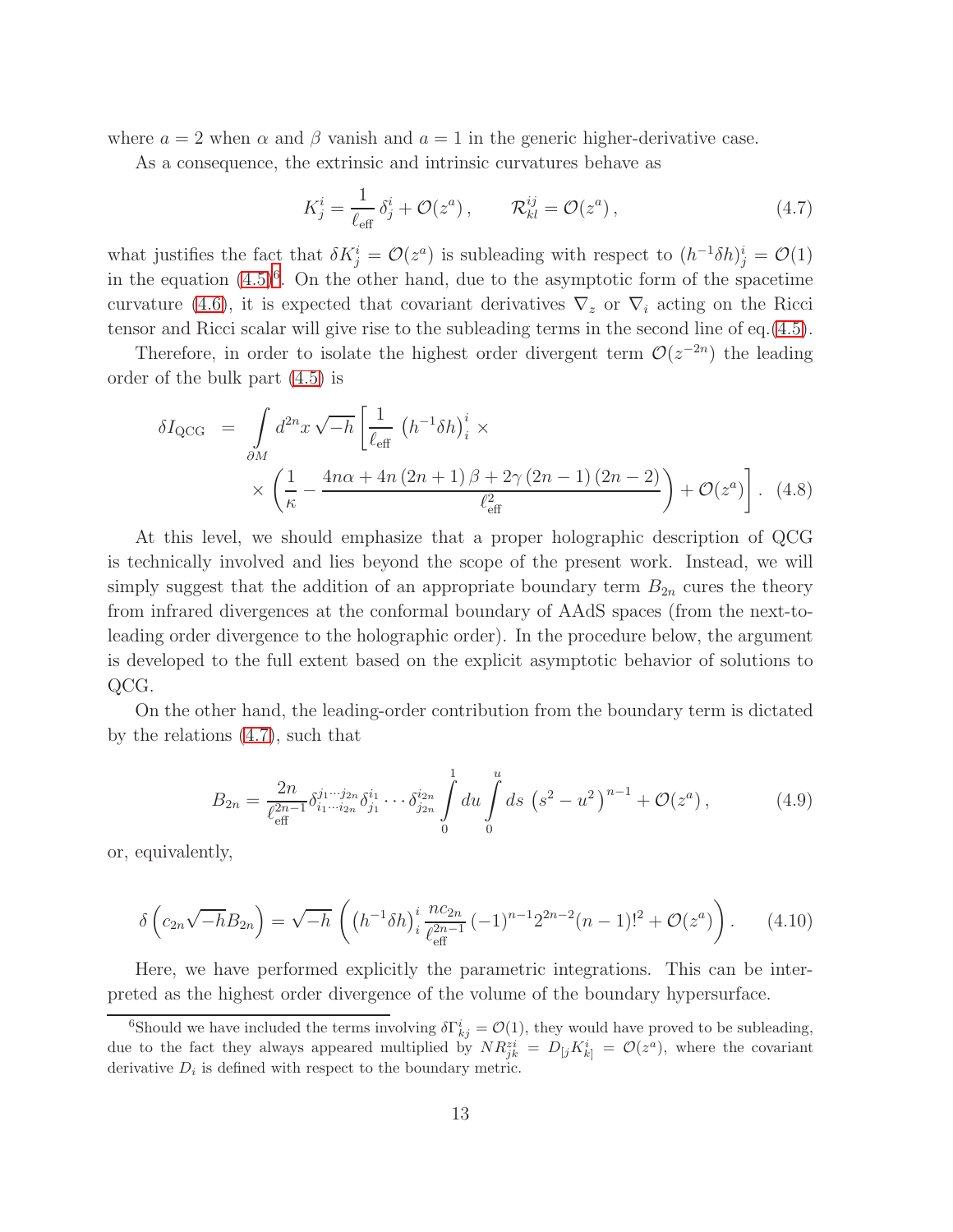A properly defined action principle would require all boundary terms in eq.[\(4.4\)](#page-11-2) to vanish for boundary conditions compatible with the conformal boundary structure of AAdS spacetimes. As discussed above, a full proof based on the expansion of the fields in the vicinity of the boundary, is technically involved in higher-derivative gravity. This consideration implies, at the leading order, that the coupling of the boundary term appears to be fixed in terms of the parameters of the QCG theory, i.e.,

<span id="page-13-0"></span>
$$
c_{2n} = \frac{(-1)^n \ell_{\text{eff}}^{2n-2}}{2^{2n-2} \kappa n(n-1)!^2} \left[ 1 + \frac{4\kappa \Lambda_{\text{eff}}}{(2n-1)} \left( \alpha + (2n+1)\beta + \gamma \frac{(2n-1)(2n-2)}{2n} \right) \right]. \tag{4.11}
$$

#### 5 Noether theorem and energy

Spacetime diffeomorphisms  $\delta x^{\mu} = \xi^{\mu}(x)$  generate the changes of the dynamical fields in the gravitational theory. The invariance of the action [\(4.1\)](#page-10-0) under isometries defines a conservation law in terms of the Noether current,  $\partial_{\mu}(\sqrt{-g}J^{\mu})=0$ . As reviewed in Section [3,](#page-6-3) this current considers a contribution from the bulk and, in addition, another which is coming from the diffeomorphic variation of  $B_{2n}$ , that is,

<span id="page-13-1"></span>
$$
\delta_{\xi}(\sqrt{-h}B_{2n}) = \sqrt{-h} \, n \, \delta_{i_1 \cdots i_{2n}}^{j_1 \cdots j_{2n}} \left[ (h^{-1} \delta_{\xi} h)^{i_1}_{l} K^l_{j_1} + 2 \delta_{\xi} K^{i_1}_{j_1} \right] \delta_{j_2}^{i_2} \int_0^1 du \, \mathcal{F}_{j_3 j_4}^{i_3 i_4}(1, u) \cdots \mathcal{F}_{j_{2n-1} j_{2n}}^{i_{2n-1} i_{2n}}(1, u) \n+ \sqrt{-h} \, n \, \delta_{i_1 \cdots i_{2n}}^{j_1 \cdots j_{2n}} \left[ (h^{-1} \delta_{\xi} h)^{i_1}_{l} \left( K^l_{j_1} \delta_{j_2}^{i_2} - \delta^l_{j_1} K^{i_2}_{j_2} \right) + 2 \delta_{j_1}^{i_1} \delta_{\xi} K^{i_2}_{j_2} \right] \times \n\times \int_0^1 du \, u \, \mathcal{F}_{j_3 j_4}^{i_3 i_4}(u, u) \cdots \mathcal{F}_{j_{2n-1} j_{2n}}^{i_{2n-1} i_{2n}}(u, u) , \tag{5.1}
$$

which is a kind of involved expression.

Fortunately, as the diffeomorphic variations are written in terms of Lie derivatives along the vector  $\xi^{\mu}$ , the extra term in the Noether current can be written down as

$$
J^{\mu} = \Theta^{\mu}(\delta h, \delta K) + \mathcal{L}\xi^{\mu} + \frac{c_{2n} n^{\mu}}{\sqrt{-h}} \partial_i \left( \sqrt{-h} \xi^i B_{2n} \right).
$$
 (5.2)

As covariance is manifestly broken by the inclusion of a boundary term, the formulas for the conserved quantities below are expressed in Gaussian coordinates [\(2.2\)](#page-2-0).

The conservation of the Noether current defines a constant of motion in the radial direction

$$
Q[\xi] = \int_{\partial M} d^d x \sqrt{-h} \, n_\mu J^\mu \,. \tag{5.3}
$$

While the fact the current is conserved implies that it may be written as a total derivative in a coordinate patch, here this is true globally. Thus, the current projected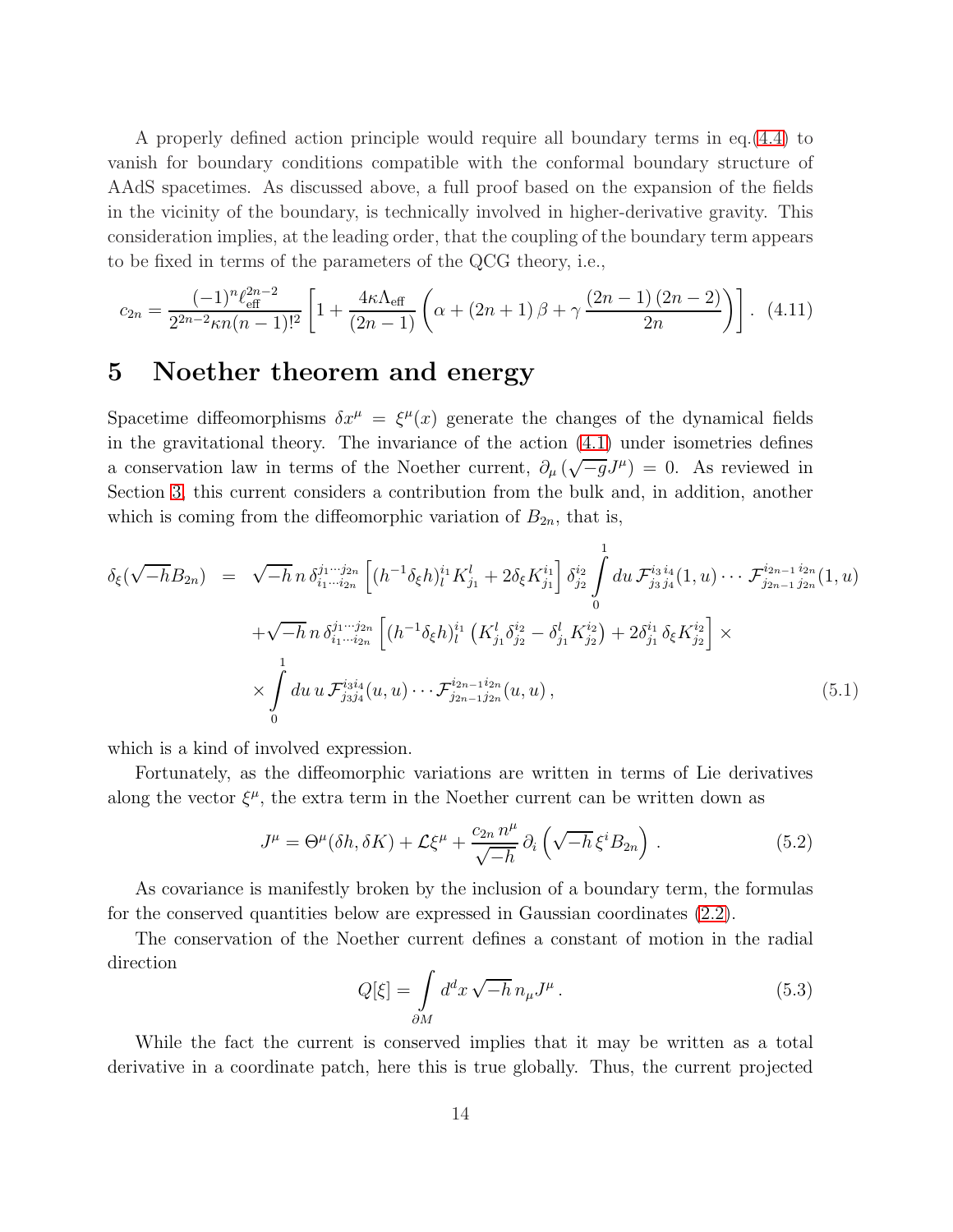to the boundary can be written as a divergence of a prepotential  $Q^{\mu\nu}$ , i.e.,  $n_{\mu}J^{\mu}$  =  $\nabla_{\nu}(n_{\mu}Q^{\mu\nu})$ . Furthermore, since the prepotential is linear in the asymptotic Killing vector,

$$
Q[\xi] = \int\limits_{\Sigma} d^{d-1}x \sqrt{\sigma} n_{\mu} u_{\nu} Q^{\mu\nu}, \qquad (5.4)
$$

$$
= \int_{\Sigma} d^{d-1}x \sqrt{\sigma} u_i (q_j^i + q_{(0)j}^i) \xi^j , \qquad (5.5)
$$

in terms of two charge density tensors, where  $u_{\mu} = (0, u_i)$ .

The first one has the form,

<span id="page-14-0"></span>
$$
q_{i}^{j} = \frac{1}{2^{n-2}} \delta_{ki_{1}\cdots i_{2n-1}}^{jj_{1}\cdots j_{2n-1}} K_{i}^{k} \delta_{j_{1}}^{i_{1}} \left[ nc_{2n} \int_{0}^{1} du \left( R_{j_{2}j_{3}}^{i_{2}i_{3}} + \frac{u^{2}}{\ell_{\text{eff}}^{2}} \delta_{j_{2}j_{3}}^{i_{2}i_{3}} \right) \cdots \left( R_{j_{2n-2}j_{2n-1}}^{i_{2n-2}i_{2n-1}} + \frac{u^{2}}{\ell_{\text{eff}}^{2}} \delta_{j_{2n-2}j_{2n-1}}^{i_{2n-2}i_{2n-1}} \right) \right]
$$
  
\n
$$
- \frac{1}{(2n-1)!} \left( \frac{1}{\kappa} \delta_{j_{2}j_{3}}^{i_{2}i_{3}} + \alpha R_{z}^{z} \delta_{j_{2}j_{3}}^{i_{2}i_{3}} + 2\beta R \delta_{j_{2}j_{3}}^{i_{2}i_{3}} + 2(2n-1)(2n-2)\gamma R_{j_{2}j_{3}}^{i_{2}i_{3}} \right) \delta_{j_{4}j_{5}}^{i_{4}i_{5}} \cdots \delta_{j_{2n-2}j_{2n-1}}^{i_{2n-2}i_{2n-1}} \right]
$$
  
\n
$$
- 2N \left[ \alpha \left( \nabla^{z} R_{i}^{j} - \nabla^{j} R_{i}^{z} + \nabla^{z} R_{z}^{z} \delta_{i}^{j} + \nabla^{k} R_{k}^{z} \delta_{i}^{j} \right) + 2\beta \nabla^{z} R \delta_{i}^{j} \right] - 2\alpha K_{k}^{j} R_{i}^{k}
$$
  
\n
$$
- N \left[ \alpha \left( \nabla^{k} R_{k}^{z} \delta_{i}^{j} - \nabla^{j} R_{i}^{z} \right) + 4\gamma \left( \nabla^{j} R_{i}^{z} - \delta_{i}^{j} \nabla^{k} R_{k}^{z} + \nabla^{k} R_{ik}^{j_{z}} \right) \right], \qquad (5.6)
$$

where we have used Gauss-Codazzi relations to write down

$$
\mathcal{F}_{j\,l}^{ik}(1,u) = \frac{1}{2} \left( R_{j\,l}^{ik} + u^2 \, \delta_{j\,l}^{ik} \right) \,. \tag{5.7}
$$

The charge tensor provides a notion of the energy and, eventually, other conserved quantities of the theory,

<span id="page-14-1"></span>
$$
q[\xi] = \int\limits_{\Sigma} d^{d-1}x \sqrt{\sigma} u_i q_j^i \xi^j , \qquad (5.8)
$$

In addition, we obtain an extra contribution coming from the surface term in the action

$$
q_{(0)j}^{i} = nc_{2n} \delta_{kj_1\cdots j_{2n-1}}^{ii_1\cdots i_{2n-1}} \int_{0}^{1} du \, u \left(K_j^k \delta_{i_1}^{j_1} + K_{i_1}^k \delta_j^{j_1}\right) \left(\frac{1}{2} \mathcal{R}_{i_2 i_3}^{j_2 j_3} - u^2 K_{i_2}^{j_2} K_{i_3}^{j_3} + \frac{u^2}{\ell_{\text{eff}}^2} \delta_{i_2}^{j_2} \delta_{i_3}^{j_3}\right) \times \cdots \times \left(\frac{1}{2} \mathcal{R}_{i_{2n-2}}^{j_{2n-2} j_{2n-1}} - u^2 K_{i_{2n-2}}^{j_{2n-2}} K_{i_{2n-1}}^{j_{2n-1}} + \frac{u^2}{\ell_{\text{eff}}^2} \delta_{i_{2n-2}}^{j_{2n-2}} \delta_{i_{2n-1}}^{j_{2n-1}}\right). \tag{5.9}
$$

Because the formula [\(5.6\)](#page-14-0) is such that it identically vanishes for global AdS space, the latter equation gives rise to the vacuum energy of AAdS gravity

<span id="page-14-2"></span>
$$
q_{(0)}[\xi] = \int\limits_{\Sigma} d^{d-1}x \sqrt{\sigma} u_i q_{(0)j}^i \xi^j.
$$
 (5.10)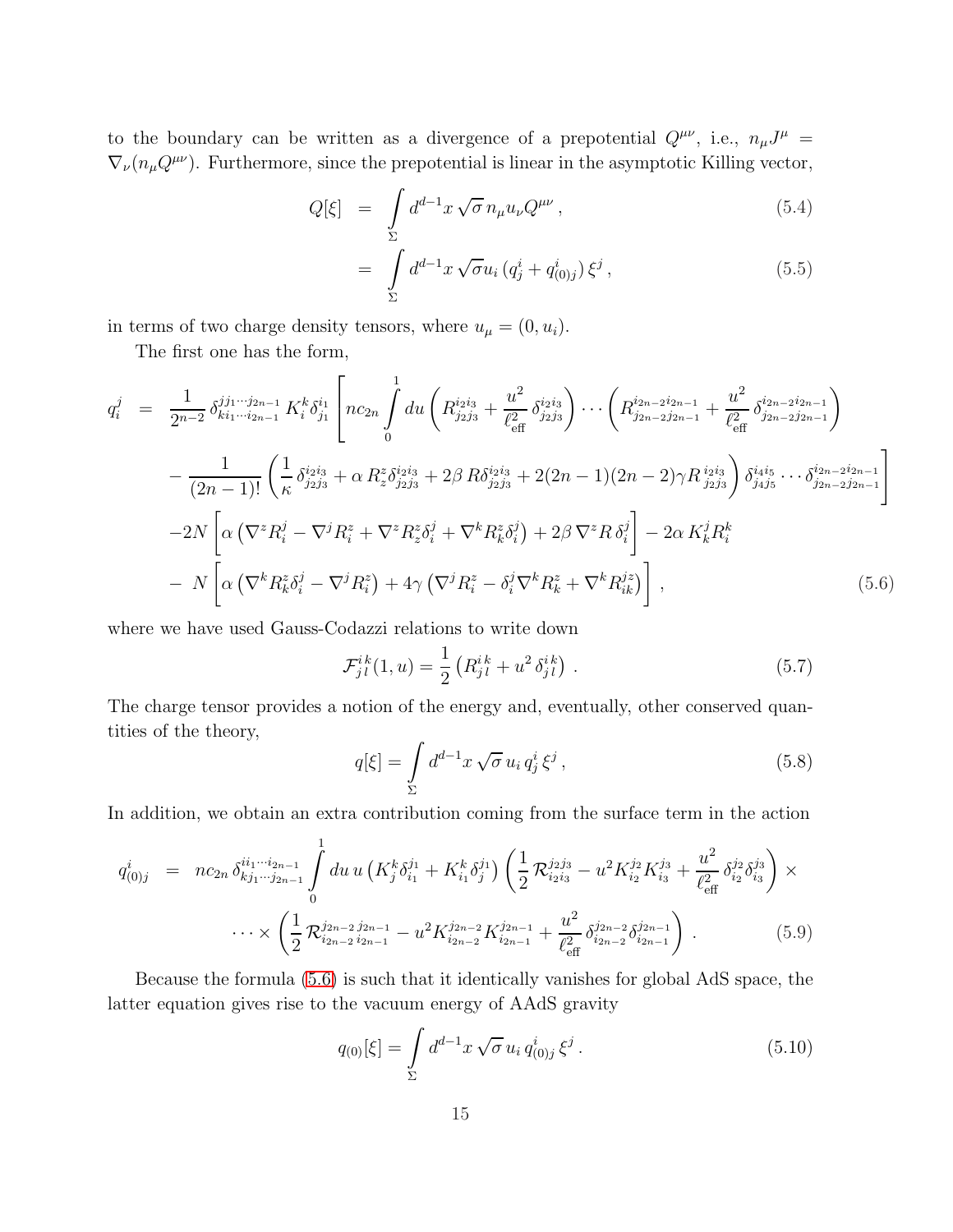Some of the properties of these quantities are made more evident when evaluated on an explicit AAdS black hole solution.

#### 6 Energy of Topological Static Black Holes

Black hole solutions are an essential feature of gravitational theories, first observed in the context of Einstein gravity. Therefore, it is expected that higher-curvature theories also posses geometries with a horizon as a solution to the corresponding field equations, most of them yet to be found [\[30,](#page-24-2) [31\]](#page-24-3).

In order to check the charge formulas derived in the previous section, we consider static black hole geometries with topological horizon, which appear naturally in AdS gravity [\[32\]](#page-24-4). The condition of a static ansatz implies a line element  $ds^2 = g_{\mu\nu}(x)dx^{\mu}dx^{\nu}$ which, in the coordinate frame  $x^{\mu} = (t, r, \varphi^{n})$ , takes the form

<span id="page-15-0"></span>
$$
ds^{2} = -f^{2}(r)dt^{2} + f^{-2}(r)dr^{2} + r^{2}\gamma_{mn}(\varphi) d\varphi^{m} d\varphi^{n}, \qquad \varphi^{m} \in \Sigma^{d-1}.
$$
 (6.1)

Here,  $\gamma_{mn}(\varphi)$  is the metric of a  $(d-1)$ -dimensional Riemann space  $\Sigma^{d-1}$  with constant curvature  $k$ ,

<span id="page-15-1"></span>
$$
\mathcal{R}_{pq}^{mn}(\gamma) = k \, \delta_{pq}^{mn} \tag{6.2}
$$

such that  $k = +1, 0$  or  $-1$  locally describes a spherical, flat or hyperbolic transversal section, respectively. The spacetime in between the horizon and infinity is foliated by a radial coordinate adapted to the topology of the transversal section. In particular, the horizon  $r = r_0$  (defined by the largest root of the equation  $f(r_0) = 0$ ) has the same topology.

For a topological black hole [\(6.1\)](#page-15-0), the nonzero components of the extrinsic curvature take the simple form

$$
K_t^t = -f', \qquad K_m^n = -\frac{f}{r} \,\delta_m^n \,, \tag{6.3}
$$

while the trace  $K = h^{ij} K_{ij}$  is

$$
K = -f' - \frac{(d-1)f}{r}.
$$
\n(6.4)

Also, the only non-vanishing components of the intrinsic curvature of the boundary metric are related to eq.[\(6.2\)](#page-15-1) by a conformal rescaling, i.e.,

$$
\mathcal{R}_{kl}^{ij}(h) = \frac{k}{r^2} \delta_{kl}^{ij}.
$$
\n(6.5)

In order to evaluate the energy for the static black hole [\(6.1\)](#page-15-0), it may be convenient to have the components of the spacetime Riemann tensor

$$
R_{tm}^{tn} = R_{rm}^{rn} = -\frac{1}{2r} (f^2)' \delta_m^n, \qquad R_{tr}^{tr} = -\frac{1}{2} (f^2)'', \qquad R_{kl}^{mn} = \frac{(k - f^2)}{r^2} \delta_{kl}^{mn}, \qquad (6.6)
$$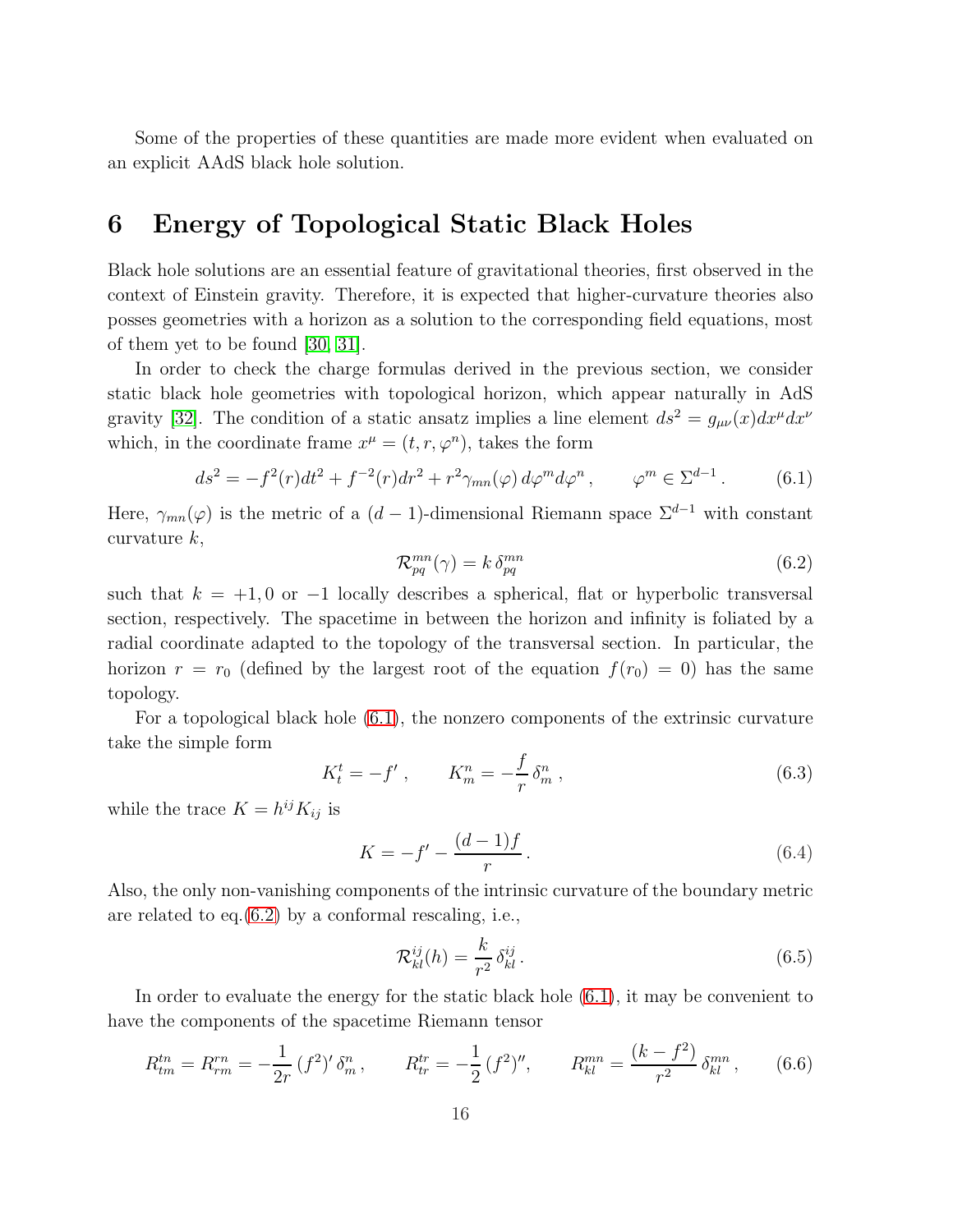together with the Ricci tensor

$$
R_t^t = R_r^r = -\frac{1}{2r} \left( r(f^2)'' + (d-1)(f^2)' \right) ,
$$
  
\n
$$
R_m^n = -\frac{1}{r^2} \left( r(f^2)' - (d-2)(k-f^2) \right) \delta_m^n ,
$$
\n(6.7)

and Ricci scalar

$$
R = -\frac{1}{r^2} \left( r^2 (f^2)'' + 2r(d-1)(f^2)' - (d-1)(d-2)(k-f^2) \right) \,. \tag{6.8}
$$

In four-dimensional gravity, the curvature-squared couplings do not modify the value of the effective AdS radius respect to the one defined by the bare cosmological constant  $\Lambda_0$  < 0. Thus, it is expected that the solutions to QCG will behave asymptotically [\[33,](#page-24-5) [34,](#page-24-6) [35\]](#page-24-7)

$$
f^{2}(r) = k - \frac{r_0}{r} + \frac{r^{2}}{\ell^{2}}.
$$
\n(6.9)

On the other hand, Einstein-Gauss-Bonnet gravity in an arbitrary dimension ( $\alpha = 0 = \beta$ ) has an exact Boulware-Deser solution [\[27,](#page-23-13) [36\]](#page-24-8), where the near-boundary expansion of the function in the metric is

$$
f_{\pm}^{2}(r) \approx k - \left(\frac{r_{0}}{r}\right)^{d-2} + \frac{r^{2}}{\ell_{\pm}^{2}} + \cdots, \qquad (6.10)
$$

where  $\ell_{\pm}^2$  correspond to two effective AdS radii. As a consequence, even though there is no generic static black hole solution in QCG, one can assume an asymptotic behavior of the form [\[36\]](#page-24-8)

<span id="page-16-0"></span>
$$
f^{2}(r) \approx k - \left(\frac{r_{0}}{r}\right)^{d-2} + \frac{r^{2}}{\ell_{\text{eff}}^{2}} + \cdots , \qquad (6.11)
$$

whenever the AdS vacuum of the theory is not degenerate.

Therefore, we may evaluate the conserved charge associated to asymptotic Killing vectors in odd-dimensional QCG in eqs.[\(5.8\)](#page-14-1) and [\(5.10\)](#page-14-2). With these formulae in mind, we can express the energy of an asymptotically AdS black hole in QCG [\(6.11\)](#page-16-0), using the timelike normal vector  $u_i = (f, 0)$  and the metric on  $\Sigma$  given by  $\sigma_{mn} = r^2 \gamma_{mn}(\varphi)$ , in the form

<span id="page-16-1"></span>
$$
E = q[\partial_t] = \left[1 + \frac{4\kappa\Lambda_{\text{eff}}}{(2n-1)}\left(\alpha + \beta(2n+1) + \gamma\frac{(2n-2)(2n-3)}{2n}\right)\right] \frac{\text{Vol}(\Sigma^{2n-1})}{\text{Vol}(S^{2n-1})} \frac{(2n-1)r_0^{2n-2}}{4G},\tag{6.12}
$$

where  $\text{Vol}(\Sigma^{2n-1})$  is the volume of the  $(2n-1)$ -dimensional transversal section, defined by the integral

$$
\text{Vol}(\Sigma^{2n-1}) = \int d^{2n-1}\varphi \sqrt{\gamma} \,. \tag{6.13}
$$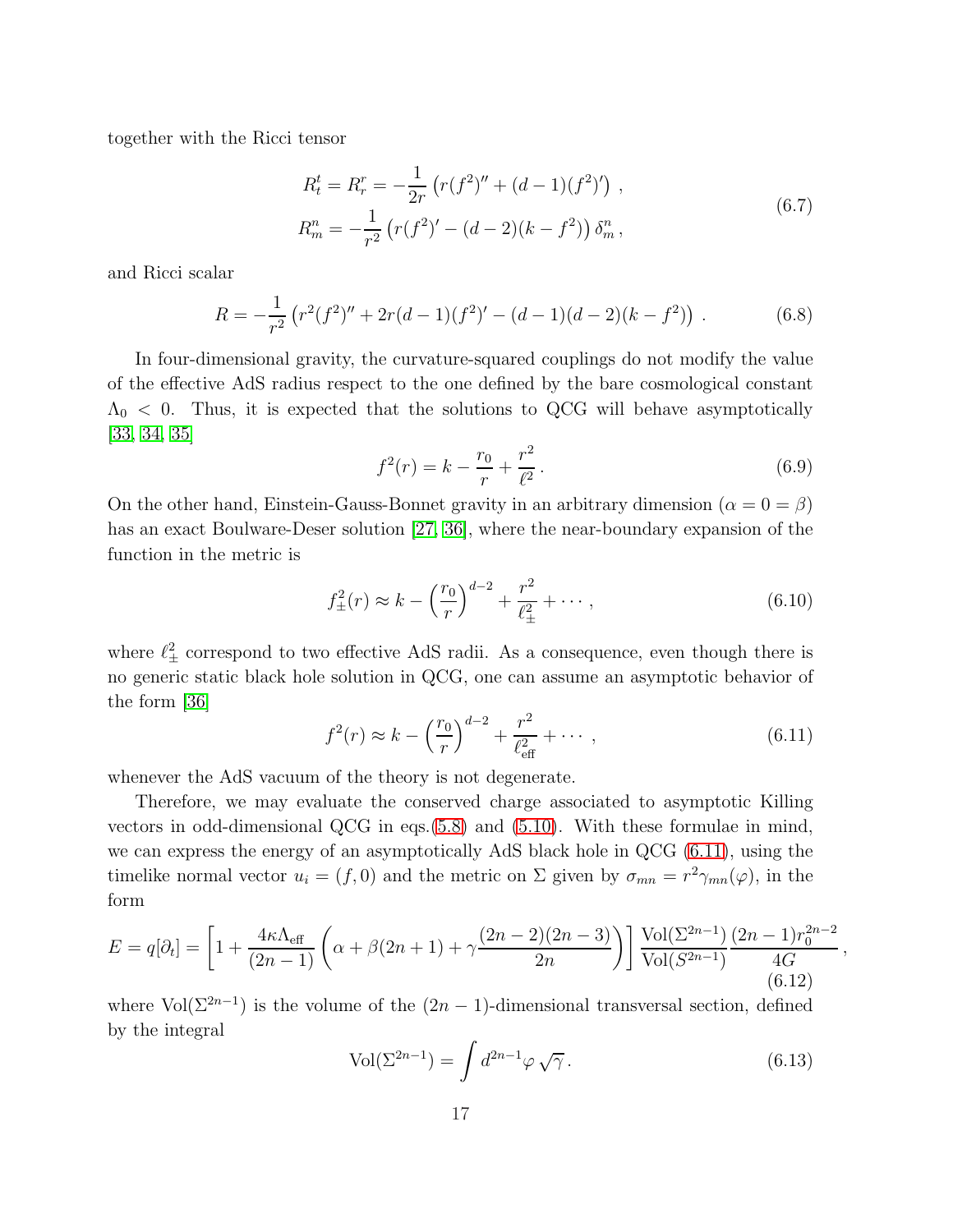The expression [\(6.12\)](#page-16-1) can be equivalently written as

$$
E = \left[ -1 + \frac{8\kappa\Lambda_{\text{eff}}}{(2n-1)^2} \left( \alpha + (2n+1)\beta \right) + \frac{2\Lambda_0}{\Lambda_{\text{eff}}} \right] \frac{\text{Vol}(\Sigma^{2n-1})}{\text{Vol}(S^{2n-1})} \frac{(2n-1)r_0^{2n-2}}{4G},\tag{6.14}
$$

by substituting the factor  $\gamma$  in terms of the other couplings of the theory with the help of eq.[\(3.8\)](#page-7-3).

In a similar fashion, the charge formula [\(5.10\)](#page-14-2) gives rise to the vacuum energy

$$
E_{\text{vac}} = q_{(0)}[\partial_t] = k^n (2n - 1)! c_{2n} \operatorname{Vol}(\Sigma^{2n - 1}), \qquad (6.15)
$$

what is equivalent to evaluating the metric function  $f^2(r)$  for pure AdS space. Plugging in the constant  $(4.11)$ , the vacuum energy of topological black hole is  $<sup>7</sup>$  $<sup>7</sup>$  $<sup>7</sup>$ </sup>

$$
E_{\rm vac} = (-k)^n \frac{2(2n-1)!!^2}{(2n)!} \frac{\text{Vol}(\Sigma^{2n-1})}{\kappa} \ell_{\rm eff}^{2n-2} \left[ 1 - \frac{4n\kappa}{\ell_{\rm eff}^2} \left( \alpha + (2n+1)\beta + \gamma \frac{(2n-1)(2n-2)}{2n} \right) \right] \,. \tag{6.16}
$$

### 7 Conclusions

In the present work, a formula for the conserved quantities in Quadratic Curvature Gravity in odd dimensions for the AAdS sector was obtained. The evaluation of the Noether-Wald charge for static black hole geometries, which are asymptotic solutions of QCG, gives rise to divergent results when taking the surface integral to radial infinity. It is therefore quite relevant to have a proper discussion of boundary terms and boundary conditions, which render the action principle finite in AAdS spacetimes. This is achieved by the addition of Kounterterms as boundary terms [\[22\]](#page-23-8), which are consistent with the holographic description of the gravity theory [\[23,](#page-23-9) [24\]](#page-23-10).

The energy of AAdS black holes, in particular, matches the results in ref.[\[36\]](#page-24-8), derived from the linearization of the field equations. In contrast, the obtention of the vacuum energy would require the use a background-independent method of computation. In that respect, a clear advantage of the procedure developed here is the fact that an expression for  $E_{\text{vac}}$  is given for any odd bulk dimension. Furthermore, this result reduces to the corresponding one in Einstein-Gauss-Bonnet AdS gravity [\[11\]](#page-22-10). We may emphasize that the conserved charge in eq.[\(5.6\)](#page-14-0) is free from the drawbacks found in perturbative/linearized frameworks, as they are in general not applicable at the points in the parameter space where the theory features a degenerate vacuum.

<span id="page-17-0"></span><sup>&</sup>lt;sup>7</sup>Due to the convention used here, the coupling in front of the EH term is  $\kappa = 2\text{Vol}(S^{2n-1})G$ . Therefore, the vacuum the energy does not match the usual result for, e.g., Einstein-AdS gravity in five bulk dimensions  $(\alpha = \beta = \gamma = 0)$ ,  $E_{\text{vac}} = \frac{3\pi l^2}{32G}$ . In our case, this expression produces  $E_{\text{vac}} = \frac{3l^2}{8G}$  $\frac{3\ell^2}{8G}$ .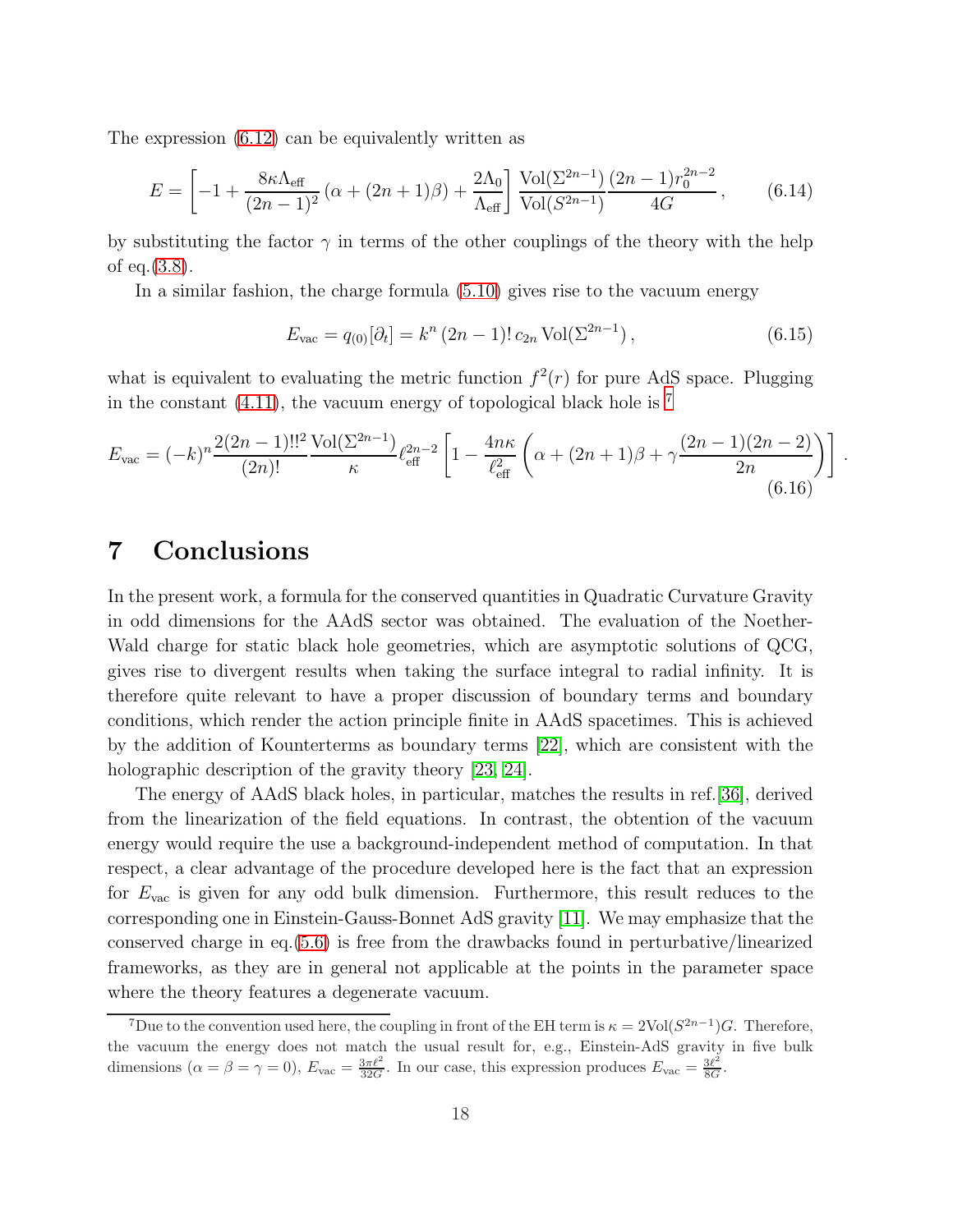The basic assumption is that the asymptotic behavior of the AAdS solutions of QCG is the same as the one of global AdS (vacuum state). Therefore, the modes switched on in generic spacetimes are such they induce perturbations in the spacetime curvature which are renormalizable by the addition of counterterms of the extrinsic type. It would be interesting, therefore, to study conserved quantities for non-Einstein solutions in higherorder gravity theories [\[5,](#page-22-4) [6\]](#page-22-5).

Another relevant prospect is to work out a holographic description of QCG AdS, what includes reproducing the corresponding conformal anomalies [\[37\]](#page-24-9). We hope to report on this issue elsewhere.

#### Acknowledgments

This work was funded in part by the grants FONDECYT  $N^{\circ}1190533$  Black holes and asymptotic symmetries, VRIEA-PUCV N◦123.764, and ANID-SCIA-ANILLO ACT210100 Holography and its applications to High Energy Physics, Quantum Gravity and Condensed *Matter Systems.* YPC is supported by the ANID National M.Sc. Scholarship  $N^{\circ}$  22210771.

#### <span id="page-18-0"></span>A Conventions and identities

i) Kronecker delta of order p. In many derivations throughout this work, we have used the totally antisymmetric Kronecker delta of order p,

$$
\delta^{\mu_1 \mu_2 \cdots \mu_p}_{\nu_1 \nu_2 \cdots \nu_p} = \det [\delta^{\mu_1}_{\nu_1} \cdots \delta^{\mu_p}_{\nu_p}], \qquad (A.1)
$$

which satisfies the general property of contraction of  $k$  indices,

$$
\delta^{\mu_1 \cdots \mu_k \cdots \mu_p}_{\nu_1 \cdots \nu_k \cdots \nu_p} \delta^{\nu_1}_{\mu_1} \cdots \delta^{\nu_k}_{\mu_k} = \frac{(N-p+k)!}{(N-p)!} \delta^{\mu_{k+1} \cdots \mu_p}_{\nu_{k+1} \cdots \nu_p} , \tag{A.2}
$$

where  $k \leq p$  and N is the range of the indices.

This antisymmetric Kronecker tensor allows us to write down terms in a more compact form. For example, the Lanczos tensor [\(3.4\)](#page-7-4) can be rewritten as

$$
H^{\mu}_{\nu} = -\frac{1}{8} \delta^{\mu \mu_1 \cdots \mu_4}_{\nu \nu_1 \cdots \nu_4} R^{\nu_1 \nu_2}_{\mu_1 \mu_2} R^{\nu_3 \nu_4}_{\mu_3 \mu_4} \,. \tag{A.3}
$$

ii) Useful integrals. Starting from the known integral

$$
\int_{0}^{1} du \, (u^{2} - 1)^{n-1} = \frac{(-1)^{n-1} 2^{2n-2} (n-1)!^{2}}{(2n-1)!}, \tag{A.4}
$$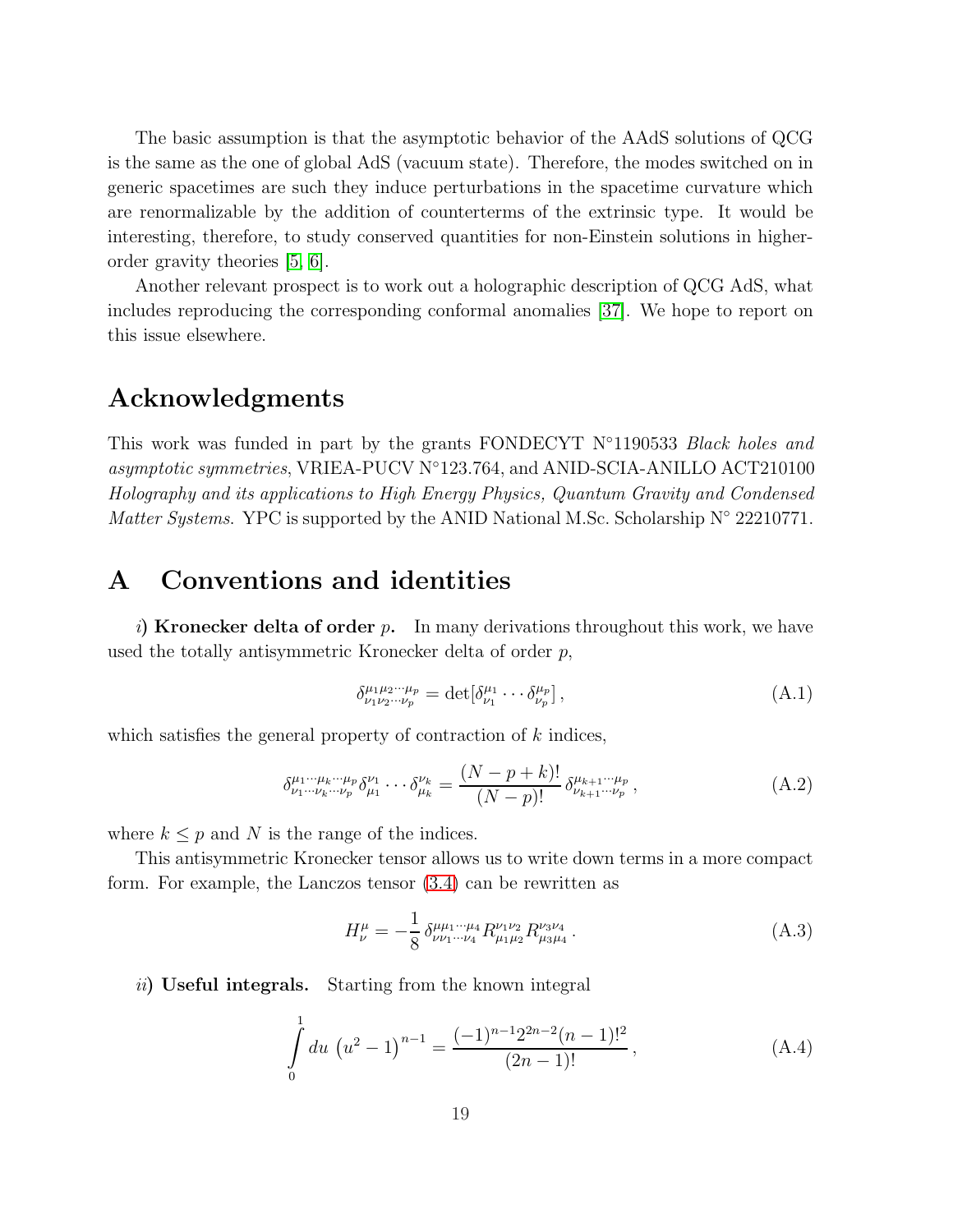the double integral appearing in  $\delta B_{2n}$  can be solved by the change of the variable  $s \to u s$ , with the result

$$
\int_{0}^{1} du \int_{0}^{u} ds \left[ s^{2} - (2n - 1)u^{2} \right] \left( s^{2} - u^{2} \right)^{n-2} = \frac{(-1)^{n-1} 2^{2n-1} n(n-1)!^{2}}{(2n)!}.
$$
 (A.5)

Other integrals used in the text are

$$
\int_{0}^{1} du \int_{0}^{t} ds \left(s^{2} - u^{2}\right)^{n-1} = \frac{1}{2n} \frac{(-1)^{n-1} 2^{2n-2} (n-1)!^{2}}{(2n-1)!},
$$
\n(A.6)

and

$$
\int_{0}^{1} du \, \left[ a + (2n - 1) \, bu^{2} \right] \left( a + u^{2}b \right)^{n-2} = \left( a + b \right)^{n-1}, \qquad n \ge 2. \tag{A.7}
$$

*iii*) Co-dimension two surface element. The surface element of  $(d-1)$ -dimensional manifold  $\Sigma$  of co-dimension two, with the induced metric  $\sigma_{mn}$  and the unit normals  $u_{\mu}$ (time-like) and  $n_{\nu}$  (space-like) in M, is given by

$$
d\Sigma_{\mu\nu} = \frac{1}{2} d^{d-1} \sqrt{\sigma} n_{[\mu} u_{\nu]} \,. \tag{A.8}
$$

On the other hand, the pre-potential  $Q^{\mu\nu} = -Q^{\nu\mu}$  is obtained from the Noether current,

$$
n_{\mu}J^{\mu} = \nabla_{\nu} (n_{\mu}Q^{\mu\nu}) \tag{A.9}
$$

Thus, the charge in terms of the prepotential acquires the form

$$
Q[\xi] = \int_{\partial M} d^d x \sqrt{-h} \, \nabla_{\nu} \left( n_{\mu} Q^{\mu \nu} \right)
$$
  

$$
= \int_{\partial M} d^{d-1} x \sqrt{\sigma} \, n_{\mu} u_{\nu} Q^{\mu \nu} = \int_{\Sigma} d\Sigma_{\mu \nu} Q^{\mu \nu} . \tag{A.10}
$$

Furthermore, the explicit ξ-dependence is introduced linearly by the charge density tensor,

$$
n_{\nu}Q^{\nu\mu} = (q_{\lambda}^{\mu} + q_{(0)\lambda}^{\mu})\xi^{\lambda} + \text{cov. divergence},
$$
 (A.11)

leading to the charge in the form used in Section [5.1.](#page-13-1)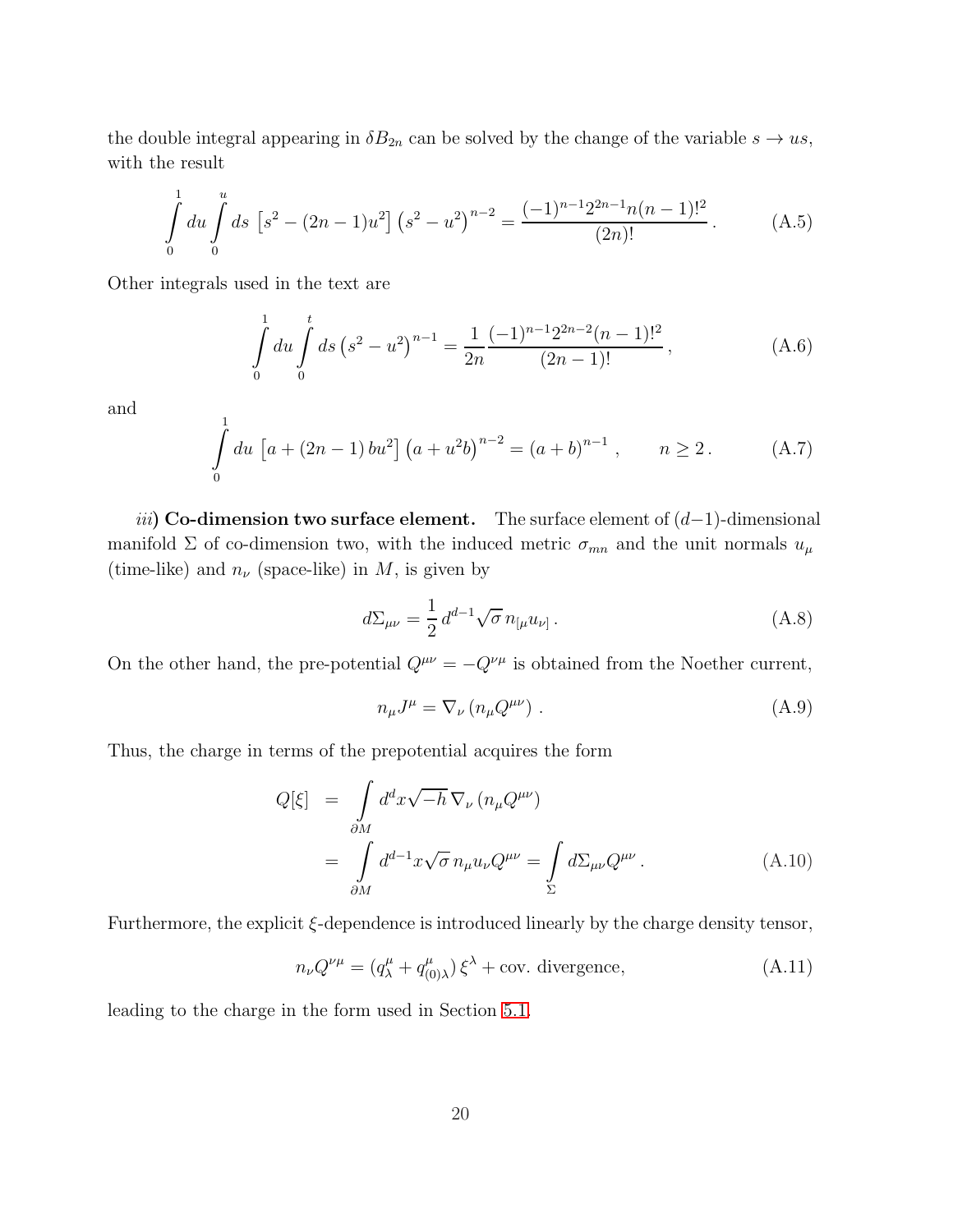#### <span id="page-20-0"></span> $\mathbf{B}$  d + 1 foliation of the spacetime

The foliation [\(2.2\)](#page-2-0) for the spacetime, in terms of Gaussian coordinates, implies the following form for the different components of the connection  $\Gamma^{\alpha}_{\mu\nu}$ 

$$
\Gamma_{ij}^{z} = \frac{1}{N} K_{ij}, \qquad \Gamma_{zz}^{z} = \frac{1}{N} \partial_z N,
$$
  
\n
$$
\Gamma_{zj}^{i} = -NK_j^{i}, \qquad \Gamma_{jk}^{i} = \Gamma_{jk}^{i}(h).
$$
\n(B.1)

On the r.h.s. of the expressions, boundary indices are lowered and raised with the induced metric.  $\Gamma^i_{jk}(h)$  is Christoffel symbol of the hypersurface  $\partial M$ .

The choice of normal coordinates also leads to the Gauss-Codazzi relations for the spacetime curvature

$$
R_{kl}^{ij} = \mathcal{R}_{kl}^{ij}(h) - K_k^i K_l^j + K_l^i K_k^j,
$$
  
\n
$$
R_{jk}^{zi} = \frac{1}{N} \left( D_j K_k^i - D_k K_j^i \right),
$$
  
\n
$$
R_{zj}^{zi} = \frac{1}{N} \partial_z K_j^i - K_l^i K_j^l,
$$
\n(B.2)

where  $D_i A_m^l = \partial_i A_m^l + \Gamma_{ik}^l(h) A_m^k - \Gamma_{im}^k(h) A_k^l$  is the covariant derivative associated with induced geometry.

### <span id="page-20-1"></span>C Second Fundamental Form

The construction of boundary terms which depends on the Christoffel symbol requires precise matching conditions for a cobordant metric, in order to restore covariance at the boundary [\[38\]](#page-24-10). Indeed, in the Gaussian frame [\(2.2\)](#page-2-0), it is evident that part of  $\Gamma^{\alpha}_{\mu\nu}$  is a connection for the boundary metric.

In order to extract the tensorial content of the Christoffel symbol, one may define the second fundamental form as the difference between two connections, i.e.,  $\theta^{\mu}_{\alpha\beta} = \Gamma^{\mu}_{\alpha\beta} - \bar{\Gamma}^{\mu}_{\alpha\beta}$ . The key point is to consider a second connection which comes from a product metric

$$
d\bar{s}^2 = N^2(z)dz^2 + \bar{h}_{ij}(x)dx^i dx^j,
$$
\n(C.1)

such that it satisfies the matching condition  $\bar{h}_{ij}(x) = h_{ij}(z = z_B, x)$ , where  $z_B = const$ corresponds to the boundary. The nonzero components of the Christoffel symbol are

$$
\bar{\Gamma}_{zz}^z = \frac{1}{N} \partial_z N(z) , \qquad \bar{\Gamma}_{jk}^i = \Gamma_{jk}^i(\bar{h}) , \qquad (C.2)
$$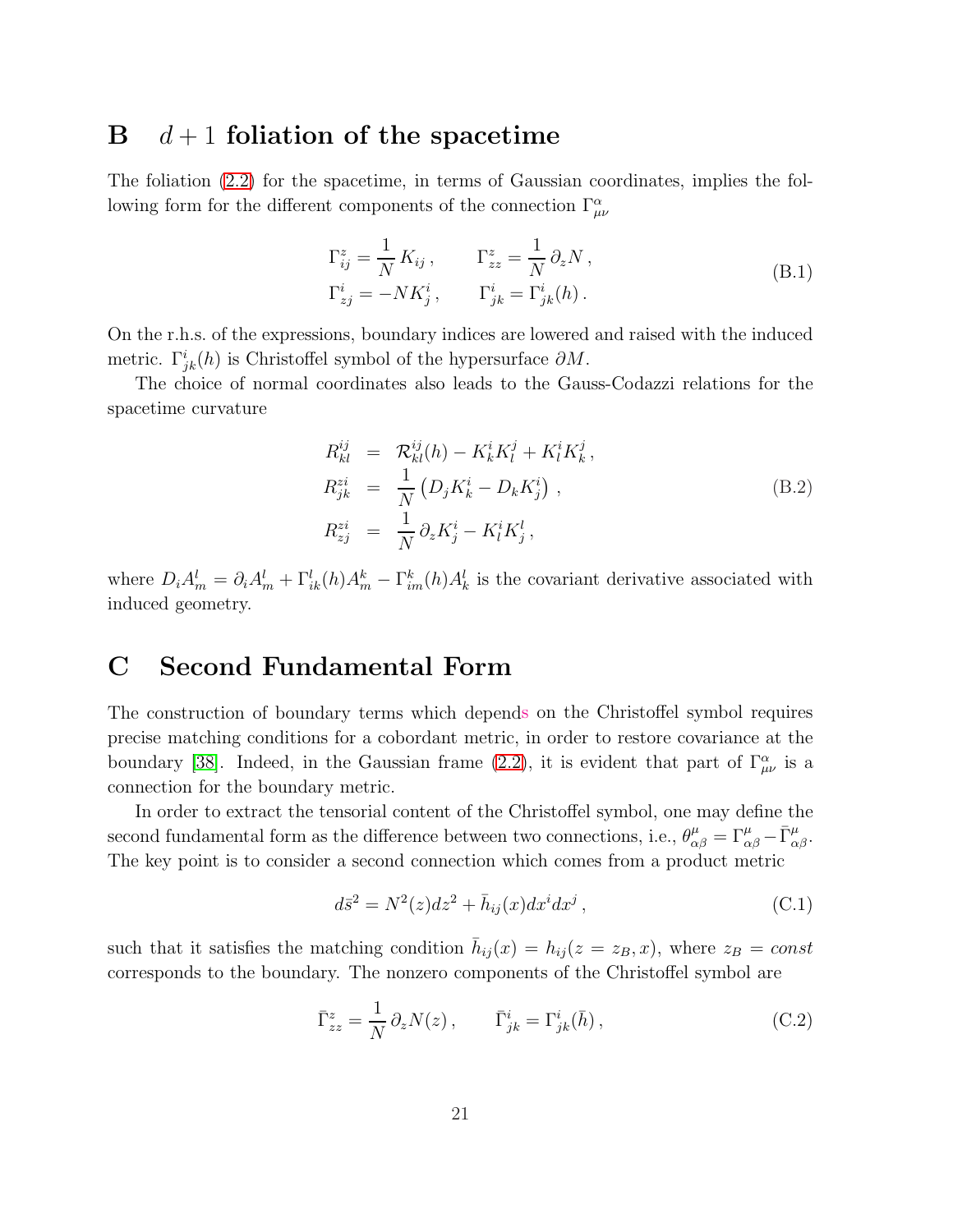such that, at the boundary,

$$
\theta^{zi}_{\quad j} = g^{ik}\theta^{z}_{kj} = \frac{1}{N} K^i_j,
$$
  
\n
$$
\theta^{iz}_{\quad j} = g^{zz}\theta^i_{zj} = -\frac{1}{N} K^i_j,
$$
  
\n
$$
\theta^{ij}_{\ z} = g^{jk}\theta^i_{\ kz} = -NK^{ij},
$$
  
\n
$$
\theta^{ij}_{\ k} = 0.
$$
\n(C.3)

With all these ingredients, one can write down Gauss-Codazzi relations in terms of the tensor  $\theta^{\mu\alpha}_{\ \beta}$  $\frac{\alpha}{\beta}$  on the boundary as

$$
R_{jk}^{zi} = D_j \theta_{k}^{zi} - D_k \theta_{j}^{zi},
$$
  
\n
$$
R_{kl}^{ij} = \mathcal{R}_{kl}^{ij} - \theta_{l}^{zi} \theta_{zk}^{j} + \theta_{k}^{zi} \theta_{zl}^{j}.
$$
\n(C.4)

With the above discussion in mind, we can propose a covariant version of the renormalized gravity action

$$
I_{\rm ren} = I_{\rm bulk} + c_d \int_{\partial M} d^d x \sqrt{-h} \, n_{\sigma} B_d^{\sigma} , \qquad (C.5)
$$

which clearly comes from the addition of a total derivative to the Lagrangian, i.e., which corresponds to the change in the Lagrangian density  $\mathcal{L}_{ren} = \mathcal{L}_{bulk} + c_d \nabla_{\sigma} B_d^{\sigma}$ .

The Kounterterms are then written as a vector which, in even dimensions, takes the form

$$
B_{2n-1}^{\sigma} = n \int_{0}^{1} du \, \delta_{\mu_{1}\mu_{2}\cdots\mu_{2n}}^{\sigma\sigma_{2}\cdots\sigma_{2n}} \theta^{\mu_{1}\mu_{2}} \left(\frac{1}{2} R_{\sigma_{3}\sigma_{4}}^{\mu_{3}\mu_{4}} + (u^{2} - 1) \theta^{\lambda\mu_{3}}_{\sigma_{3}} \theta^{\mu_{4}}_{\lambda \sigma_{4}}\right) \times \cdots
$$

$$
\cdots \times \left(\frac{1}{2} R_{\sigma_{2n-1}\sigma_{2n}}^{\mu_{2n-1}\mu_{2n}} + (u^{2} - 1) \theta^{\lambda\mu_{2n-1}}_{\sigma_{2n-1}} \theta^{\mu_{2n}}_{\lambda \sigma_{2n}}\right).
$$
(C.6)

For the case of odd bulk dimensions, the boundary term is covariantized in an analogous manner,

$$
B_{2n}^{\sigma} = n \int_{0}^{1} du \int_{0}^{u} ds \, \delta_{\mu_{1} \mu_{2} \cdots \mu_{2n}}^{\sigma \sigma_{2} \cdots \sigma_{2n}} \theta^{\mu_{1} \mu_{2}} \left( \frac{1}{2} R_{\sigma_{3} \sigma_{4}}^{\mu_{3} \mu_{4}} + (u^{2} - 1) \theta^{\lambda \mu_{3}} \theta^{\mu_{4}}_{\sigma_{3}} + \frac{s^{2}}{\ell_{\text{eff}}^{2}} \delta_{\sigma_{3}}^{\mu_{3}} \delta_{\sigma_{4}}^{\mu_{4}} \right) \times \cdots \times \left( \frac{1}{2} R_{\sigma_{2n-1} \sigma_{2n}}^{\mu_{2n-1} \mu_{2n}} + (u^{2} - 1) \theta^{\lambda \mu_{2n-1}} \theta^{\mu_{2n}}_{\sigma_{2n-1}} + \frac{s^{2}}{\ell_{\text{eff}}^{2}} \delta_{\sigma_{2n-1}}^{\mu_{2n-1}} \delta_{\sigma_{2n}}^{\mu_{2n}} \right) . \tag{C.7}
$$

As a consequence, the prepotential  $Q^{\mu\nu}$  is modified according to

$$
Q_{\text{ren}}^{\mu\nu}(\xi) = Q^{\mu\nu}(\xi) + c_d \,\xi^{[\mu} B_d^{\nu]},\tag{C.8}
$$

consistent with the previous expressions for  $n_{\mu}B^{\mu}_{d} = B_{d}$ .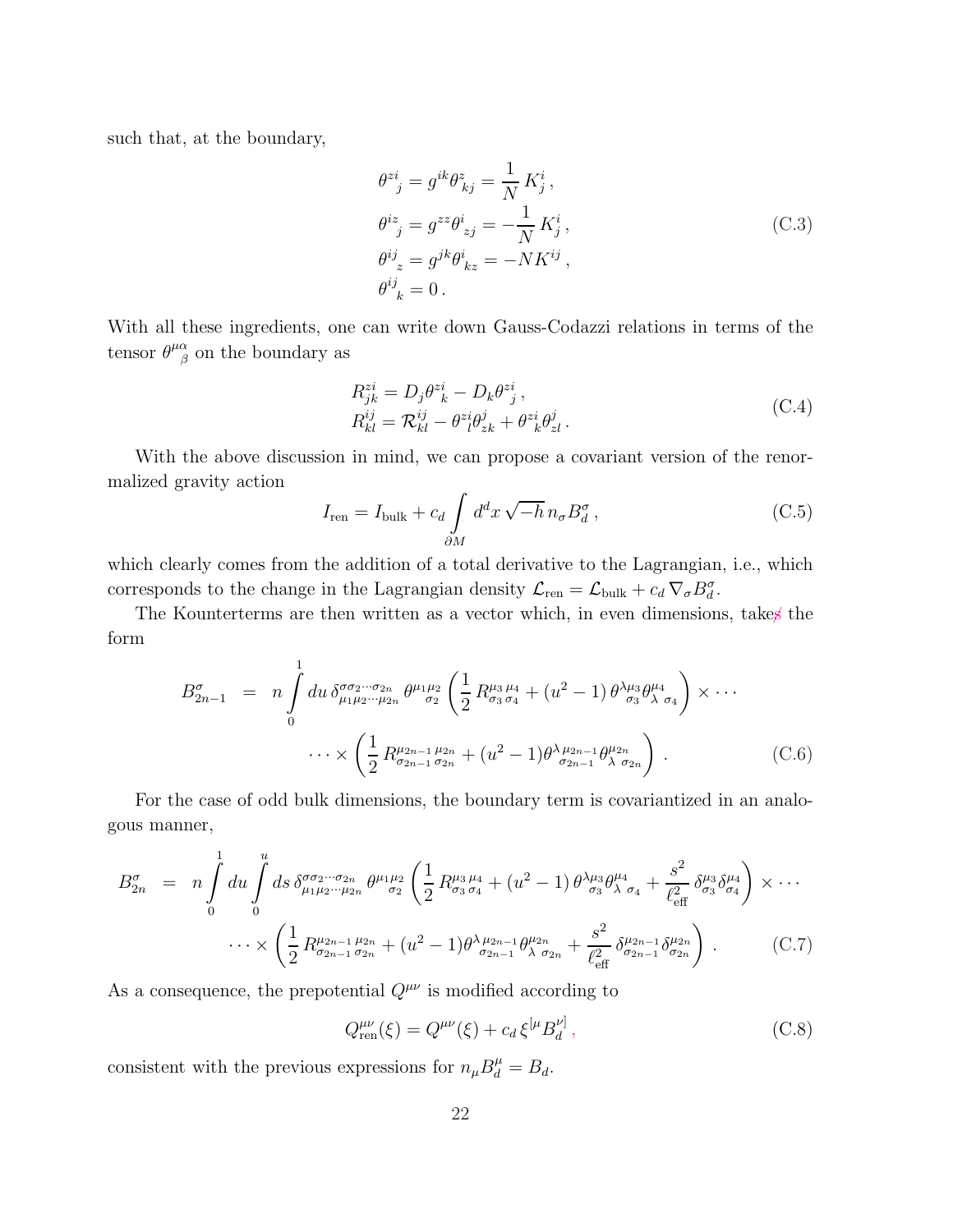### <span id="page-22-0"></span>References

- <span id="page-22-1"></span>[1] G. 't Hooft and M. J. G. Veltman, One loop divergencies in the theory of gravitation, Ann. Inst. H. Poincare Phys. Theor. A 20 69 (1974).
- <span id="page-22-2"></span>[2] M. H. Goroff and A. Sagnotti, The Ultraviolet Behavior of Einstein Gravity, Nucl. Phys. B 266, 709 (1986).
- <span id="page-22-3"></span>[3] K.S. Stelle, Renormalization of Higher Derivative Quantum Gravity, Phys. Rev. D 16, 953 (1977).
- <span id="page-22-4"></span>[4] D. Grumiller and N. Johansson, Instability in cosmological topologically massive gravity at the chiral point, J. High Energy Phys.  $07$ , 134 (2008).
- <span id="page-22-5"></span>[5] M. Alishahiha and R. Fareghbal, D-Dimensional Log Gravity, Phys. Rev. D 83, 084052 (2011).
- <span id="page-22-6"></span>[6] R.-G. Cai, Y. Liu and Y.W. Sun, A Lifshitz black hole in four dimensional  $R^2$  gravity, J. High Energy Phys. 10, 080 (2009).
- [7] G. Giribet, O. Miskovic, R. Olea and D. Rivera-Betancour, Energy in Higher-Derivative Gravity via Topological Regularization, Phys. Rev. D 98, 044046 (2018). [\[arXiv:1806.11075](http://arxiv.org/abs/1806.11075) [hep-th]]
- <span id="page-22-7"></span>[8] G. Giribet, O. Miskovic, R. Olea and D. Rivera-Betancour, Topological invariants and the definition of energy in quadratic gravity theory, Phys. Rev. D  $101$ , 064046 (2020). [\[arXiv:2001.09459](http://arxiv.org/abs/2001.09459) [hep-th]]
- <span id="page-22-9"></span><span id="page-22-8"></span>[9] V. Iyer and R. M. Wald, Some properties of Noether charge and a proposal for dynamical black hole entropy, Phys. Rev. D  $50$ , 846 (1994). [\[arXiv:gr-qc/9403028\]](http://arxiv.org/abs/gr-qc/9403028)
- <span id="page-22-10"></span>[10] R. Aros, M. Contreras, R. Olea, R. Troncoso, and J.Zanelli, Conserved charges for even dimensional asymptotically AdS gravity theories, Phys. Rev. D 62, 044002 (2000).
- <span id="page-22-11"></span>[11] G. Kofinas and R. Olea, Vacuum energy in Einstein-Gauss-Bonnet AdS gravity, Phys. Rev. D 74, 084035 (2006). [\[arXiv:hep-th/0606253\]](http://arxiv.org/abs/hep-th/0606253)
- <span id="page-22-12"></span>[12] J. M. Maldacena, The Large N limit of superconformal field theories and supergravity, Adv. Theor. Math. Phys. 2, 231 (1998). [\[arXiv:hep-th/9711200\]](http://arxiv.org/abs/hep-th/9711200)
- [13] S. S. Gubser, I. R. Klebanov and A. M. Polyakov, A Semiclassical limit of the gauge/string correspondence, Nucl. Phys. B  $636$ , 99 (2002). [\[arXiv:hep-th/0204051\]](http://arxiv.org/abs/hep-th/0204051)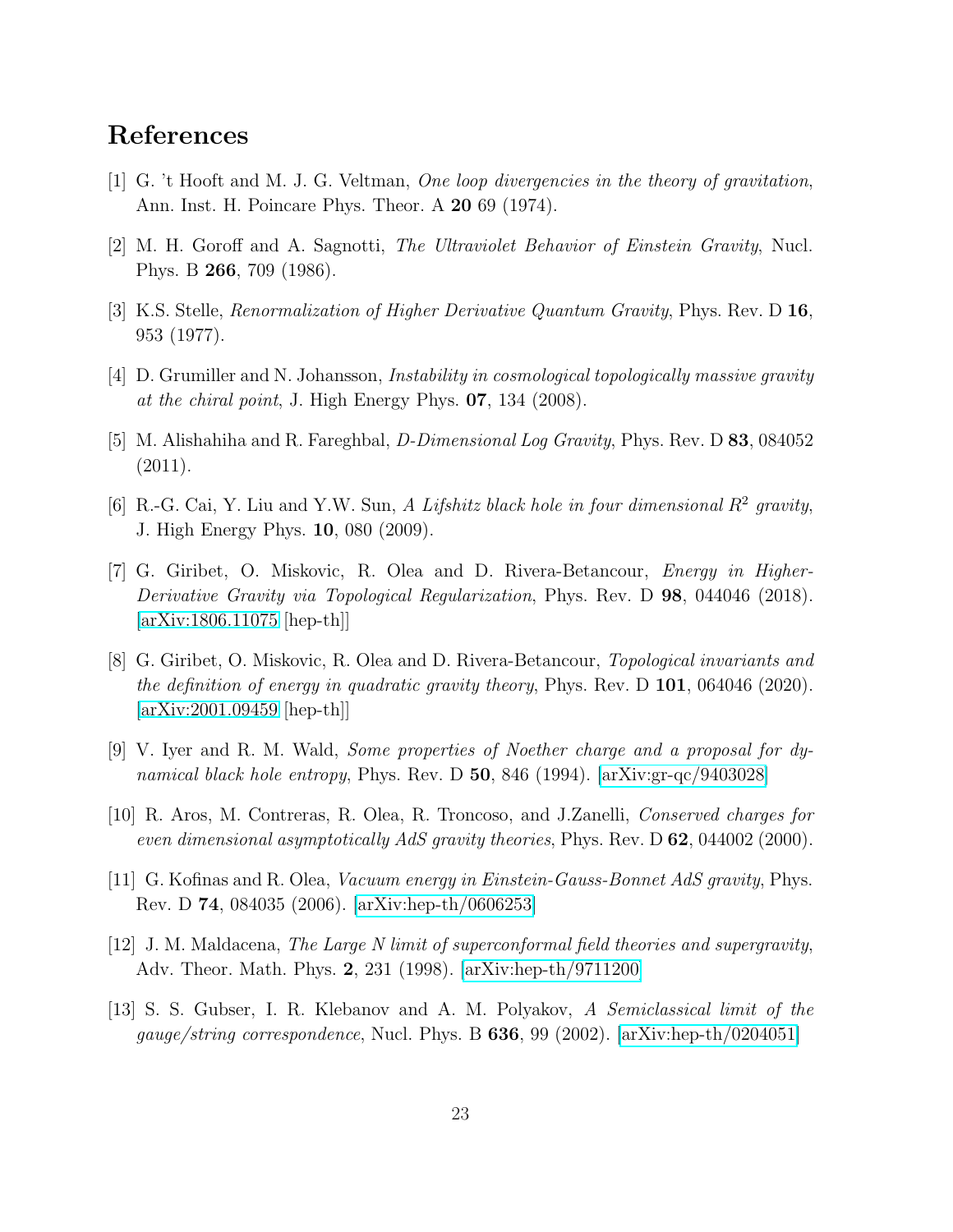- <span id="page-23-1"></span><span id="page-23-0"></span>[14] E. Witten, Anti-de Sitter space and holography, Adv. Theor. Math. Phys. 2, 253 (1998). [\[arXiv:hep-th/9802150\]](http://arxiv.org/abs/hep-th/9802150)
- <span id="page-23-2"></span>[15] K. Skenderis, Lecture notes on holographic renormalization, Class. Quant. Grav. 19, 5849 (2002). [\[arXiv:hep-th/0209067\]](http://arxiv.org/abs/hep-th/0209067)
- <span id="page-23-3"></span>[16] M. Henningson and K. Skenderis, The Holographic Weyl anomaly, J. High Energy Phys. 07, 023 (1998). [\[arXiv:hep-th/9806087\]](http://arxiv.org/abs/hep-th/9806087)
- <span id="page-23-4"></span>[17] I. Papadimitriou and K. Skenderis, Thermodynamics of asymptotically locally AdS spacetimes, J. High Energy Phys.  $08$ ,  $004$  (2005). [\[arXiv:hep-th/0505190\]](http://arxiv.org/abs/hep-th/0505190)
- <span id="page-23-5"></span>[18] E. Witten, A note on boundary conditions in Euclidean gravity, Rev. Math. Phys. 33, 2140004 (2021). [\[arXiv:1805.11559](http://arxiv.org/abs/1805.11559) [hep-th]]
- <span id="page-23-6"></span>[19] A. Ashtekar and A. Magnon, Asymptotically anti-de Sitter space-times, Class. Quant. Grav. 1, L39 (1984).
- <span id="page-23-7"></span>[20] A. Ashtekar and S. Das, Asymptotically Anti-de Sitter space-times: Conserved quantities, Class. Quant. Grav. 17, L17 (2000). [\[arXiv:hep-th/9911230\]](http://arxiv.org/abs/hep-th/9911230)
- <span id="page-23-8"></span>[21] R. Olea, Mass, angular momentum and thermodynamics in four-dimensional Kerr-AdS black holes, J. High Energy Phys.  $06, 023$  (2005). [\[arXiv:hep-th/0504233\]](http://arxiv.org/abs/hep-th/0504233)
- <span id="page-23-9"></span>[22] R. Olea, Regularization of odd-dimensional AdS gravity: Kounterterms, J. High Energy Phys. 04, 073 (2007). [\[arXiv:hep-th/0610230\]](http://arxiv.org/abs/hep-th/0610230)
- [23] O. Miskovic and R. Olea, Topological regularization and self-duality in fourdimensional anti-de Sitter gravity, Phys. Rev. D  $79$ , 124020 (2009). [\[arXiv:0902.2082](http://arxiv.org/abs/0902.2082) [hep-th]]
- <span id="page-23-10"></span>[24] G. Anastasiou, O. Miskovic, R. Olea and I. Papadimitriou, Counterterms, Kounterterms, and the variational problem in AdS gravity, J. High Energy Phys. 08, 061 (2020). [\[arXiv:2003.06425](http://arxiv.org/abs/2003.06425) [hep-th]]
- <span id="page-23-12"></span><span id="page-23-11"></span>[25] G. Anastasiou, I. J. Araya and R. Olea, Einstein Gravity from Conformal Gravity in 6D, J. High Energy Phys. 01, 134 (2021). [\[arXiv:2010.15146](http://arxiv.org/abs/2010.15146) [hep-th]]
- [26] G. Anastasiou, I. J. Araya, A. Guijosa and R. Olea, Renormalized AdS gravity and holographic entanglement entropy of even-dimensional CFTs, J. High Energy Phys. 10, 221 (2019). [\[arXiv:1908.11447](http://arxiv.org/abs/1908.11447) [hep-th]]
- <span id="page-23-13"></span>[27] D. Boulware and S. Deser, String generated gravity models, Phys. Rev. Lett. 55, 2656 (1985).